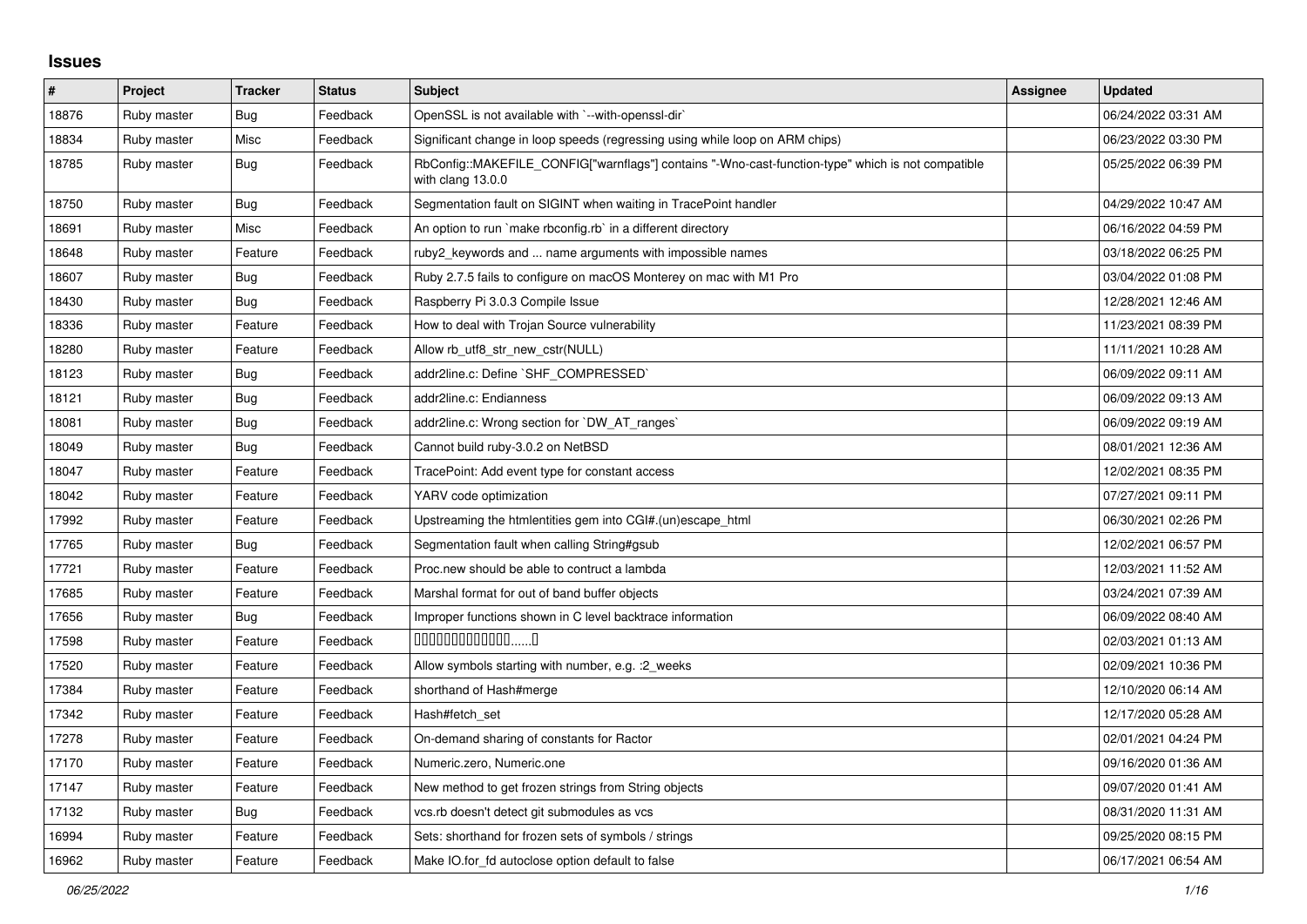| #     | Project     | <b>Tracker</b> | <b>Status</b> | <b>Subject</b>                                                                                                                                                           | Assignee | <b>Updated</b>      |
|-------|-------------|----------------|---------------|--------------------------------------------------------------------------------------------------------------------------------------------------------------------------|----------|---------------------|
| 16953 | Ruby master | <b>Bug</b>     | Feedback      | Windows bash bin files removed in master                                                                                                                                 |          | 10/15/2021 01:57 AM |
| 16851 | Ruby master | Feature        | Feedback      | Ruby hashing algorithm could be improved using Tabulation Hashing                                                                                                        |          | 10/22/2020 09:18 AM |
| 16848 | Ruby master | Feature        | Feedback      | Allow callables in \$LOAD_PATH                                                                                                                                           |          | 06/26/2020 02:15 PM |
| 16699 | Ruby master | Feature        | Feedback      | Silence/ignore particular warnings from some parts of the code (in a .rb file)                                                                                           |          | 03/20/2020 09:24 PM |
| 16428 | Ruby master | Feature        | Feedback      | Add Array#uniq?, Enumerable#uniq?                                                                                                                                        |          | 08/14/2021 06:12 AM |
| 16143 | Ruby master | Bug            | Feedback      | BOM UTF-8 is not removed after rewind                                                                                                                                    |          | 06/09/2022 06:51 AM |
| 16122 | Ruby master | Feature        | Feedback      | Struct::Value: simple immutable value object                                                                                                                             |          | 02/12/2022 09:54 PM |
| 16021 | Ruby master | Feature        | Feedback      | floor/ceil/round/truncate should accept a :step argument                                                                                                                 |          | 09/19/2019 03:20 PM |
| 16017 | Ruby master | Feature        | Feedback      | <b>String and Array Slices</b>                                                                                                                                           |          | 07/24/2019 07:28 AM |
| 15905 | Ruby master | Misc           | Feedback      | [Documentation] [Request for the wiki at https://bugs.ruby-lang.org/projects/ruby-trunk/wiki] - Consider<br>adding more information to statically compiled ruby variants |          | 06/06/2019 03:07 PM |
| 15787 | Ruby master | <b>Bug</b>     | Feedback      | LoadError by EPERM on read-only volume                                                                                                                                   |          | 12/29/2019 06:46 AM |
| 15771 | Ruby master | Feature        | Feedback      | Add `String#split` option to set `split_type string` with a single space separator                                                                                       |          | 05/27/2020 09:19 PM |
| 15752 | Ruby master | Feature        | Feedback      | A dedicated module for experimental features                                                                                                                             |          | 03/17/2021 04:38 AM |
| 15722 | Ruby master | Feature        | Feedback      | `Kernel#case?`                                                                                                                                                           |          | 02/29/2020 07:25 AM |
| 15632 | Ruby master | Feature        | Feedback      | Dynamic method references                                                                                                                                                |          | 03/18/2019 08:24 PM |
| 15612 | Ruby master | Feature        | Feedback      | A construct to restrict the scope of local variables                                                                                                                     |          | 02/20/2019 01:55 AM |
| 15606 | Ruby master | Feature        | Feedback      | Precedence of $-\omega$ and $+\omega$                                                                                                                                    |          | 02/16/2019 06:02 AM |
| 15344 | Ruby master | Feature        | Feedback      | Being proactive about Ruby security                                                                                                                                      |          | 12/23/2021 11:40 PM |
| 15049 | Ruby master | Feature        | Feedback      | [Request] Easily access all keyword arguments within a method                                                                                                            |          | 10/15/2018 05:36 PM |
| 14884 | Ruby master | Bug            | Feedback      | msys2 mingw32 'rake' has unexpected text at top of file                                                                                                                  |          | 07/04/2018 11:20 PM |
| 14835 | Ruby master | Feature        | Feedback      | Support TracePoint#raised_exception on non-:raise events                                                                                                                 |          | 12/04/2021 06:49 AM |
| 14794 | Ruby master | Feature        | Feedback      | Primitive arrays (Ruby 3x3)                                                                                                                                              |          | 12/11/2021 02:07 PM |
| 14778 | Ruby master | Feature        | Feedback      | Make Object#dup accept a block                                                                                                                                           |          | 05/27/2018 07:52 AM |
| 14434 | Ruby master | <b>Bug</b>     | Feedback      | IO#reopen fails after EPIPE                                                                                                                                              |          | 06/09/2022 05:33 AM |
| 14417 | Ruby master | Feature        | Feedback      | String#sub / String#gsub 00000 Symbol 0 Hash000000000000                                                                                                                 |          | 02/04/2018 01:05 PM |
| 14390 | Ruby master | Feature        | Feedback      | UnboundMethod#to_proc                                                                                                                                                    |          | 05/18/2018 03:24 AM |
| 13923 | Ruby master | Feature        | Feedback      | Idiom to release resources safely, with less indentations                                                                                                                |          | 09/26/2017 08:31 AM |
| 13822 | Ruby master | Feature        | Feedback      | Time.dst_changes(t=Time.now.year)                                                                                                                                        |          | 12/13/2018 01:31 AM |
| 13683 | Ruby master | Feature        | Feedback      | Add strict Enumerable#single                                                                                                                                             |          | 09/02/2021 05:52 PM |
| 13677 | Ruby master | Feature        | Feedback      | Add more details to error "Name or service not known (SocketError)"                                                                                                      |          | 04/01/2019 09:12 AM |
| 13613 | Ruby master | Feature        | Feedback      | Prefer that require/require_relative/load to tell us permission error if the target file is unreadable                                                                   |          | 09/25/2017 12:16 PM |
| 13588 | Ruby master | Feature        | Feedback      | Add Encoding#min_char_size, #max_char_size, #minmax_char_size                                                                                                            |          | 05/29/2017 07:51 AM |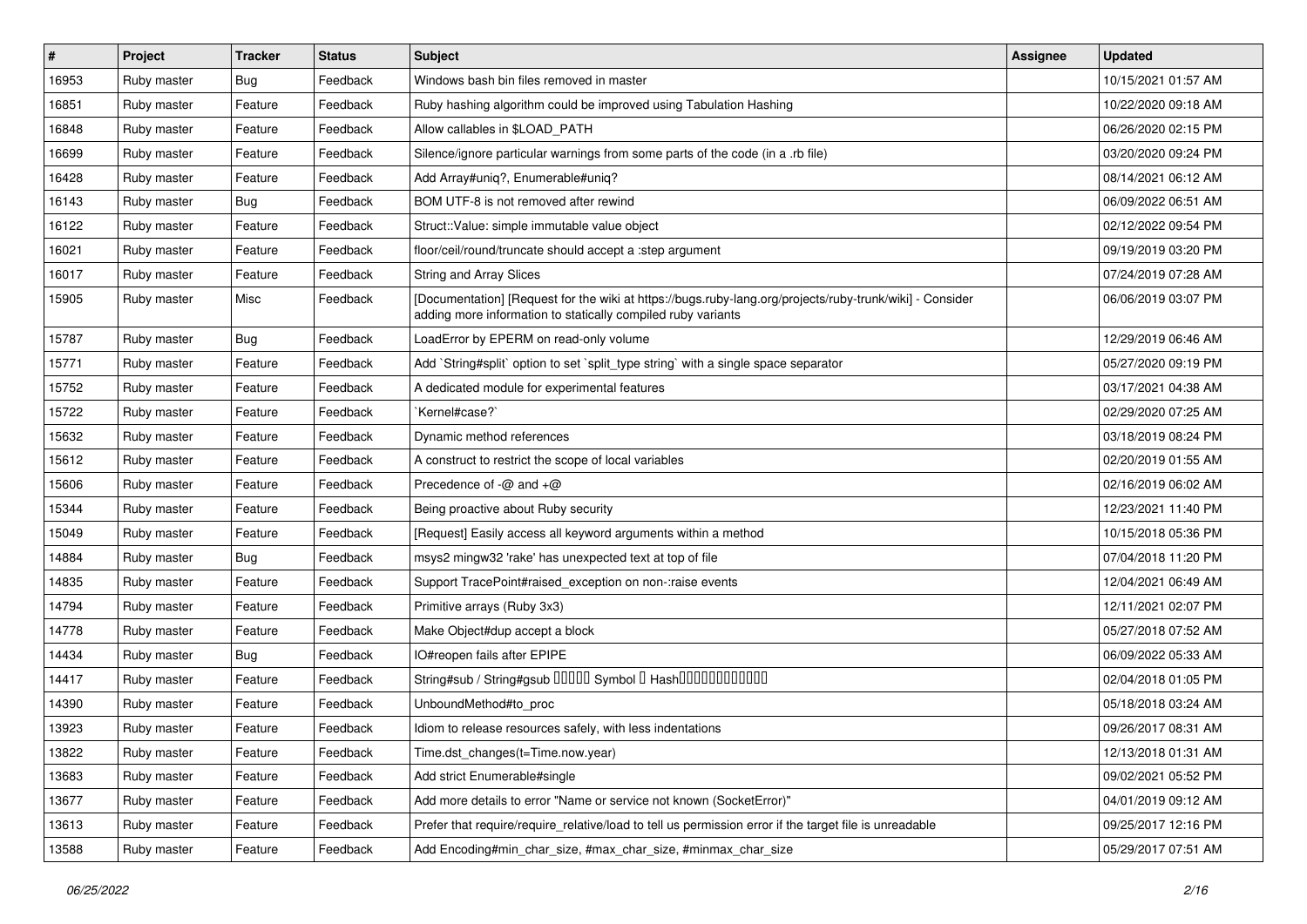| $\sharp$ | Project     | <b>Tracker</b> | <b>Status</b> | <b>Subject</b>                                                                                                       | <b>Assignee</b> | <b>Updated</b>      |
|----------|-------------|----------------|---------------|----------------------------------------------------------------------------------------------------------------------|-----------------|---------------------|
| 13559    | Ruby master | Feature        | Feedback      | Change implementation of Feature #6721                                                                               |                 | 05/18/2017 12:31 PM |
| 13290    | Ruby master | Feature        | Feedback      | A method to use a hash like in a case construction                                                                   |                 | 03/13/2017 07:28 AM |
| 13257    | Ruby master | Feature        | Feedback      | Symbol#singleton class should be undef                                                                               |                 | 06/01/2020 09:41 PM |
| 13220    | Ruby master | <b>Bug</b>     | Feedback      | Enhance support of Unicode strings manipulation                                                                      |                 | 06/14/2019 08:58 PM |
| 13207    | Ruby master | Feature        | Feedback      | Allow keyword local variable names like `class` or `for`                                                             |                 | 02/13/2017 06:22 AM |
| 13166    | Ruby master | Feature        | Feedback      | Feature Request: Byte Arrays for Ruby 3                                                                              |                 | 03/31/2017 08:04 AM |
| 13057    | Ruby master | Misc           | Feedback      | BasicObject# send documentation contains references to #send                                                         |                 | 12/26/2016 09:49 PM |
| 13025    | Ruby master | Feature        | Feedback      | String equality operator does not perform implicit conversion                                                        |                 | 12/12/2016 07:18 AM |
| 12982    | Ruby master | Feature        | Feedback      | ruby 2.3.1 got crash on macos                                                                                        |                 | 12/23/2021 11:40 PM |
| 12964    | Ruby master | Feature        | Feedback      | Add sub? and gsub? method to string class.                                                                           |                 | 11/22/2016 10:13 AM |
| 12957    | Ruby master | Feature        | Feedback      | A more OO way to create lambda Procs                                                                                 |                 | 01/24/2017 08:43 PM |
| 12854    | Ruby master | Feature        | Feedback      | Proc#curry should return an instance of the class, not Proc                                                          |                 | 10/25/2017 09:59 PM |
| 12744    | Ruby master | Feature        | Feedback      | Add str.reverse_each_char and str.reverse_chars                                                                      |                 | 09/16/2016 10:41 AM |
| 12719    | Ruby master | Feature        | Feedback      | Struct#merge' for partial updates                                                                                    |                 | 09/29/2021 09:16 PM |
| 12715    | Ruby master | Feature        | Feedback      | Allow ruby hackers to omit having to specify class or module mandatory, if they know exactly what they<br>want to do |                 | 11/25/2016 09:01 AM |
| 12698    | Ruby master | Feature        | Feedback      | Method to delete a substring by regex match                                                                          |                 | 04/25/2019 01:05 PM |
| 12481    | Ruby master | Feature        | Feedback      | Add Array#view to allow opt-in copy-on-write sharing of Array contents                                               |                 | 07/19/2016 09:08 AM |
| 12459    | Ruby master | Feature        | Feedback      | Add type coercion option to ARGV getopts arguements.                                                                 |                 | 06/06/2016 08:37 AM |
| 12399    | Ruby master | Feature        | Feedback      | Restricted, safe version of `Kernel#eval`                                                                            |                 | 06/13/2017 12:24 AM |
| 12357    | Ruby master | Feature        | Feedback      | Random#initialize with a String                                                                                      |                 | 05/17/2016 05:20 PM |
| 12304    | Ruby master | Feature        | Feedback      | String#split with a block                                                                                            |                 | 04/21/2016 12:29 AM |
| 12263    | Ruby master | Feature        | Feedback      | Feature request: &&. operator (shorthand for foo && foo.method)                                                      |                 | 05/22/2016 06:03 AM |
| 12242    | Ruby master | Feature        | Feedback      | Is it worth adding collision probability of SecureRandom functions in RubyDoc?                                       |                 | 05/15/2016 07:56 AM |
| 12138    | Ruby master | Feature        | Feedback      | Support `Kernel#load_with_env(filename, cbase: SomeMod, cref: someMod, binding: SomeMod) # => obj`                   |                 | 09/29/2016 11:44 PM |
| 12133    | Ruby master | Feature        | Feedback      | Ability to exclude start when defining a range                                                                       |                 | 04/07/2021 06:49 AM |
| 12042    | Ruby master | Feature        | Feedback      | A better interface that returns a list of local variables available where the exception is raised                    |                 | 02/03/2016 05:10 AM |
| 11997    | Ruby master | Feature        | Feedback      | A method to read a file with interpolations                                                                          |                 | 03/17/2016 01:13 PM |
| 11918    | Ruby master | Feature        | Feedback      | Make #finite? consistent with #nonzero?                                                                              |                 | 12/29/2015 03:28 PM |
| 11911    | Ruby master | Feature        | Feedback      | Immutable method definitions and/or static dispatch                                                                  |                 | 01/03/2016 07:04 AM |
| 11824    | Ruby master | Feature        | Feedback      | Add Enumerator#to_ary for added implicit behavior                                                                    |                 | 12/15/2015 09:48 PM |
| 11791    | Ruby master | Feature        | Feedback      | The literal quotes should accept more quote characters (aka more unicode characters)                                 |                 | 12/09/2015 12:45 AM |
| 11538    | Ruby master | Feature        | Feedback      | ensure variable syntax                                                                                               |                 | 06/06/2018 10:21 AM |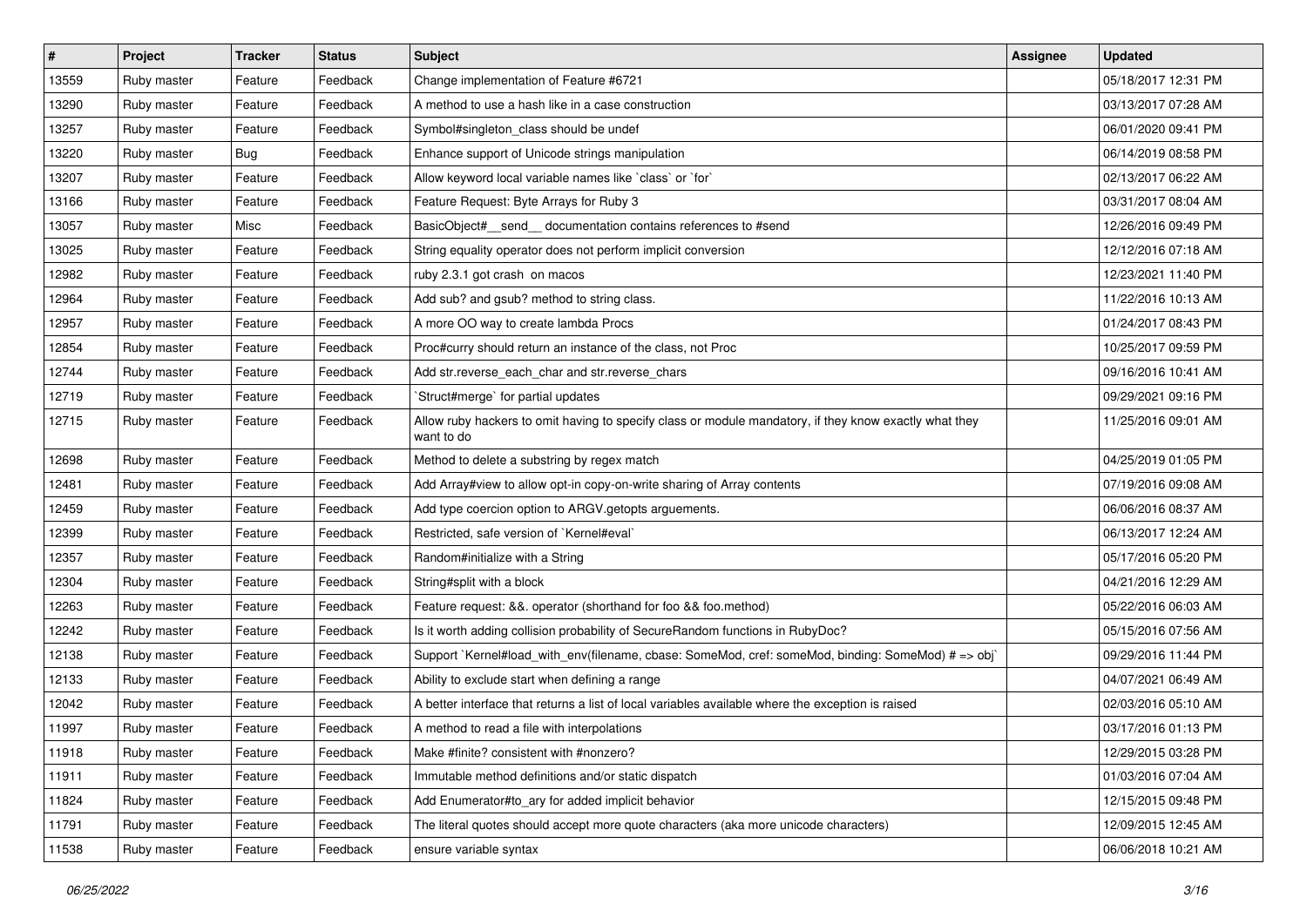| $\vert$ # | Project     | <b>Tracker</b> | <b>Status</b> | Subject                                                                                                               | <b>Assignee</b> | <b>Updated</b>      |
|-----------|-------------|----------------|---------------|-----------------------------------------------------------------------------------------------------------------------|-----------------|---------------------|
| 11530     | Ruby master | Feature        | Feedback      | unicode planes                                                                                                        |                 | 09/21/2015 05:46 AM |
| 11529     | Ruby master | Feature        | Feedback      | extensible % literal declarations                                                                                     |                 | 09/17/2015 05:57 PM |
| 11410     | Ruby master | <b>Bug</b>     | Feedback      | Win32 Registry enumeration performs unnecessary string re-encoding which cause<br>UndefinedConversionError exceptions |                 | 08/13/2015 06:57 AM |
| 11300     | Ruby master | Feature        | Feedback      | [PATCH] Add String#bin for parity with #hex and #oct.                                                                 |                 | 07/23/2019 06:11 PM |
| 11227     | Ruby master | Feature        | Feedback      | May it be possible to add some symbols to IO.new() ?                                                                  |                 | 06/06/2015 03:57 AM |
| 11154     | Ruby master | Feature        | Feedback      | Postfix '!?' can use as the valid function identifier.                                                                |                 | 05/18/2015 04:49 PM |
| 11098     | Ruby master | Feature        | Feedback      | Thread-level allocation counting                                                                                      |                 | 10/09/2018 01:52 AM |
| 10930     | Ruby master | Feature        | Feedback      | Allow splat operator to work for string interpolation                                                                 |                 | 12/05/2015 04:53 AM |
| 10867     | Ruby master | Feature        | Feedback      | An ATOMIC_GET operation should be written and used.                                                                   |                 | 07/23/2019 03:13 PM |
| 10766     | Ruby master | Misc           | Feedback      | Build failed generating RDoc documentation                                                                            |                 | 05/17/2016 06:37 AM |
| 10482     | Ruby master | Feature        | Feedback      | Allow ignored items to vary in `Enumerable#chunk`.                                                                    |                 | 11/11/2014 10:08 AM |
| 10394     | Ruby master | Feature        | Feedback      | An instance method on Enumerator that evaluates the block under with self being the block variable.                   |                 | 04/30/2019 11:58 AM |
| 10356     | Ruby master | Feature        | Feedback      | [PATCH 2/2] Remove unused internal functions                                                                          |                 | 10/10/2014 05:24 AM |
| 10351     | Ruby master | Feature        | Feedback      | [PATCH] prevent CVE-2014-6277                                                                                         |                 | 01/05/2018 09:01 PM |
| 10270     | Ruby master | Feature        | Feedback      | Hash#insert                                                                                                           |                 | 09/21/2014 01:01 PM |
| 10254     | Ruby master | Feature        | Feedback      | Array#each and Array#map for nested arrays                                                                            |                 | 09/19/2014 07:38 PM |
| 10228     | Ruby master | Feature        | Feedback      | Statistics module                                                                                                     |                 | 11/10/2014 11:01 PM |
| 10211     | Ruby master | Feature        | Feedback      | Implement Signal.current_trap(sig)                                                                                    |                 | 08/09/2015 01:00 PM |
| 10131     | Ruby master | Feature        | Feedback      | Greatest multiple of r not greater than x                                                                             |                 | 08/14/2014 07:23 AM |
| 10108     | Ruby master | Feature        | Feedback      | NameError#name and nested constants                                                                                   |                 | 08/10/2014 04:37 AM |
| 10059     | Ruby master | Feature        | Feedback      | [PATCH and SUGGEST] 0000000000000000000000000000000                                                                   |                 | 09/16/2014 11:54 AM |
| 10047     | Ruby master | Feature        | Feedback      | Proposal for failesafe requires                                                                                       |                 | 07/17/2014 10:35 PM |
| 10040     | Ruby master | Feature        | Feedback      | '%d' and '%t' shorthands for 'Date.new(*args)' and 'Time.new(*args)'                                                  |                 | 07/21/2014 03:42 AM |
| 10018     | Ruby master | Feature        | Feedback      | Consider adding Sub-Includes as in include Foo::bar                                                                   |                 | 07/10/2014 12:49 AM |
| 9963      | Ruby master | Feature        | Feedback      | Symbol.count                                                                                                          |                 | 07/11/2014 06:50 AM |
| 9960      | Ruby master | Feature        | Feedback      | Add support for GNU --long options                                                                                    |                 | 06/21/2014 02:06 AM |
| 9921      | Ruby master | Bug            | Feedback      | qmtime r, win32.h, and <string></string>                                                                              |                 | 06/10/2022 05:39 AM |
| 9777      | Ruby master | Feature        | Feedback      | Feature Proposal: Proc#to_lambda                                                                                      |                 | 01/05/2018 09:00 PM |
| 9678      | Ruby master | Feature        | Feedback      | New heredoc syntax                                                                                                    |                 | 12/23/2021 11:40 PM |
| 9552      | Ruby master | Feature        | Feedback      | Module map!                                                                                                           |                 | 03/09/2014 05:51 AM |
| 9548      | Ruby master | Feature        | Feedback      | Module curry                                                                                                          |                 | 03/11/2014 02:00 PM |
| 9099      | Ruby master | Feature        | Feedback      | Train emoji lambda operator                                                                                           |                 | 11/24/2013 01:48 AM |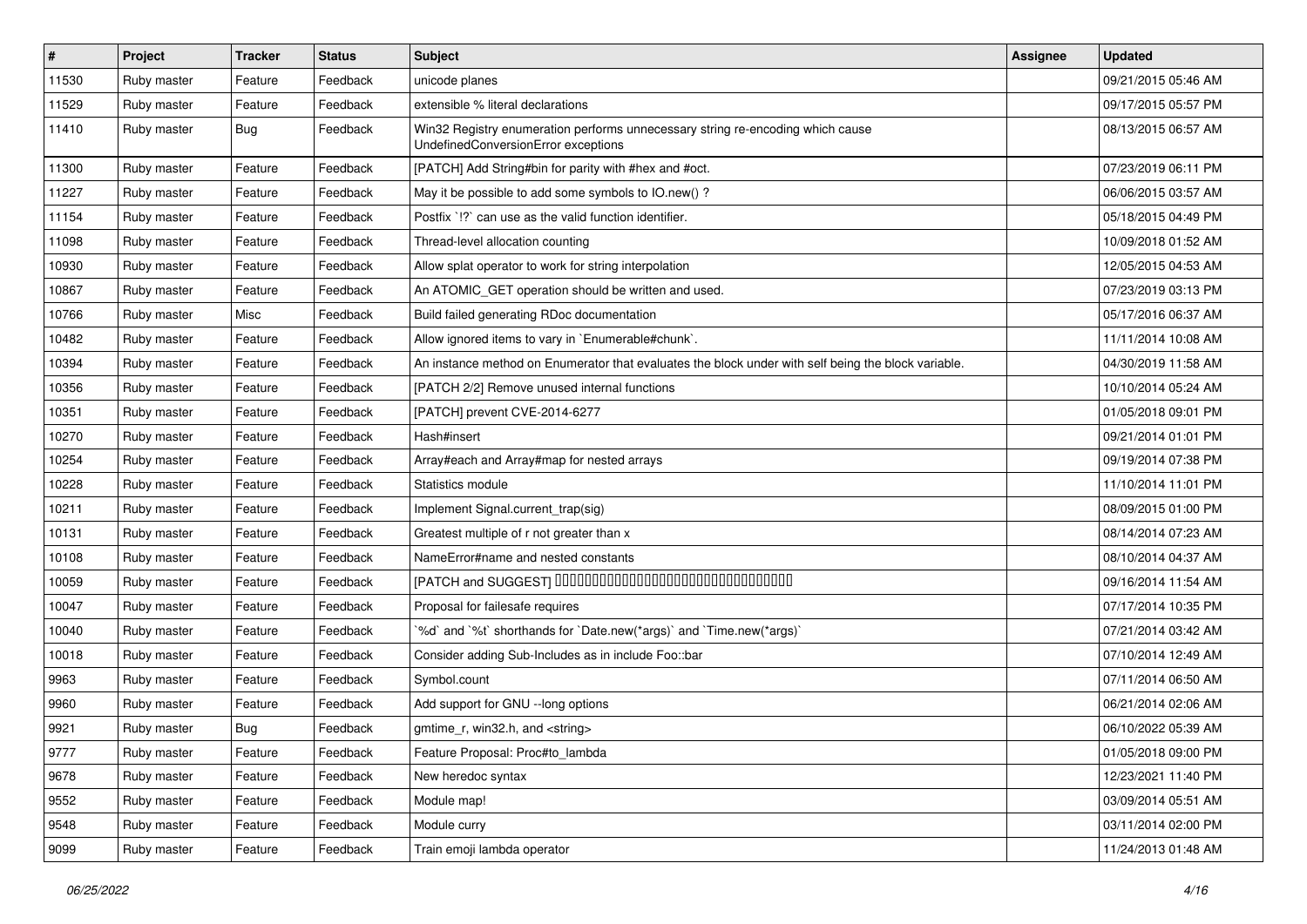| $\vert$ # | Project     | <b>Tracker</b> | <b>Status</b> | Subject                                                                                                                    | Assignee | <b>Updated</b>      |
|-----------|-------------|----------------|---------------|----------------------------------------------------------------------------------------------------------------------------|----------|---------------------|
| 9076      | Ruby master | Feature        | Feedback      | New one-argument block syntax: &.                                                                                          |          | 12/10/2020 08:53 AM |
| 8912      | Ruby master | Feature        | Feedback      | Exception.raise                                                                                                            |          | 09/16/2013 06:23 AM |
| 8863      | Ruby master | Feature        | Feedback      | New error class: UndefinedBehaviorError                                                                                    |          | 01/11/2014 11:09 AM |
| 8811      | Ruby master | Feature        | Feedback      | Counterpart to `Hash#key?` for `Array`                                                                                     |          | 09/04/2013 02:12 AM |
| 8788      | Ruby master | Feature        | Feedback      | use eventfd on newer Linux instead of pipe for timer thread                                                                |          | 12/25/2017 06:15 PM |
| 8765      | Ruby master | Feature        | Feedback      | Literal for symbol with interpolation                                                                                      |          | 08/19/2013 10:20 PM |
| 8573      | Ruby master | Feature        | Feedback      | Add String#format method(not an alias of String#%)                                                                         |          | 04/18/2018 09:59 AM |
| 8515      | Ruby master | Feature        | Feedback      | don't allow irb to dump output for forever and ever                                                                        |          | 08/15/2014 09:20 PM |
| 8422      | Ruby master | Feature        | Feedback      | add Enumerable#reverse_sort and Enumerable#reverse_sort_by                                                                 |          | 06/14/2013 03:19 AM |
| 8421      | Ruby master | Feature        | Feedback      | add Enumerable#find_map and Enumerable#find_all_map                                                                        |          | 11/29/2020 11:40 PM |
| 8396      | Ruby master | Feature        | Feedback      | Allow easier destructuring of MatchData                                                                                    |          | 06/02/2013 04:53 PM |
| 8269      | Ruby master | Feature        | Feedback      | stdlib: Add Find.each_file to accompany Find.find                                                                          |          | 06/02/2013 03:53 PM |
| 8258      | Ruby master | Feature        | Feedback      | Dir#escape glob                                                                                                            |          | 12/23/2021 11:40 PM |
| 8172      | Ruby master | Feature        | Feedback      | IndexError-returning counterparts to destructive Array methods                                                             |          | 12/30/2019 07:19 PM |
| 8077      | Ruby master | Feature        | Feedback      | Returning Dir objects from C extensions                                                                                    |          | 07/15/2019 10:48 PM |
| 8062      | Ruby master | Feature        | Feedback      | Argument error stack trace to specify the 'called' method                                                                  |          | 12/25/2017 06:15 PM |
| 8027      | Ruby master | Feature        | Feedback      | add the possibility to raise an exception in #included, #extended, #prepended, #inherited and break the<br>calling feature |          | 06/02/2013 03:22 PM |
| 7986      | Ruby master | Feature        | Feedback      | Custom case statement comparison method                                                                                    |          | 12/10/2020 08:50 AM |
| 7796      | Ruby master | Feature        | Feedback      | Hash#keys should return a set                                                                                              |          | 12/10/2020 08:49 AM |
| 7240      | Ruby master | Feature        | Feedback      | Inheritable #included/#extended Hooks For Modules                                                                          |          | 12/25/2017 06:15 PM |
| 7114      | Ruby master | Feature        | Feedback      | New classes: `HumanTime::LocalTime`, `HumanTime::Duration`                                                                 |          | 12/25/2017 06:15 PM |
| 6808      | Ruby master | Feature        | Feedback      | Implicit index for enumerations                                                                                            |          | 12/25/2017 06:15 PM |
| 6793      | Ruby master | Feature        | Feedback      | easier ability to "run as the currently running ruby"                                                                      |          | 12/25/2017 06:15 PM |
| 6792      | Ruby master | Feature        | Feedback      | request for easier system properties access                                                                                |          | 12/25/2017 06:15 PM |
| 6737      | Ruby master | Feature        | Feedback      | Add Hash#read and alias as #[].                                                                                            |          | 12/25/2017 06:15 PM |
| 6507      | Ruby master | Feature        | Feedback      | <b>File Literal</b>                                                                                                        |          | 12/25/2017 06:15 PM |
| 6444      | Ruby master | Feature        | Feedback      | alias for String#index                                                                                                     |          | 12/25/2017 06:15 PM |
| 6315      | Ruby master | Feature        | Feedback      | handler to trace output of each line of code executed                                                                      |          | 12/25/2017 06:15 PM |
| 6263      | Ruby master | Feature        | Feedback      | Simple access to toplevel object (main)                                                                                    |          | 12/25/2017 06:15 PM |
| 5805      | Ruby master | Feature        | Feedback      | object_hexid                                                                                                               |          | 12/25/2017 06:15 PM |
| 5606      | Ruby master | Feature        | Feedback      | String#each_match(regexp)                                                                                                  |          | 12/25/2017 06:15 PM |
| 5360      | Ruby master | Feature        | Feedback      | BasicObject#binding                                                                                                        |          | 12/25/2017 06:15 PM |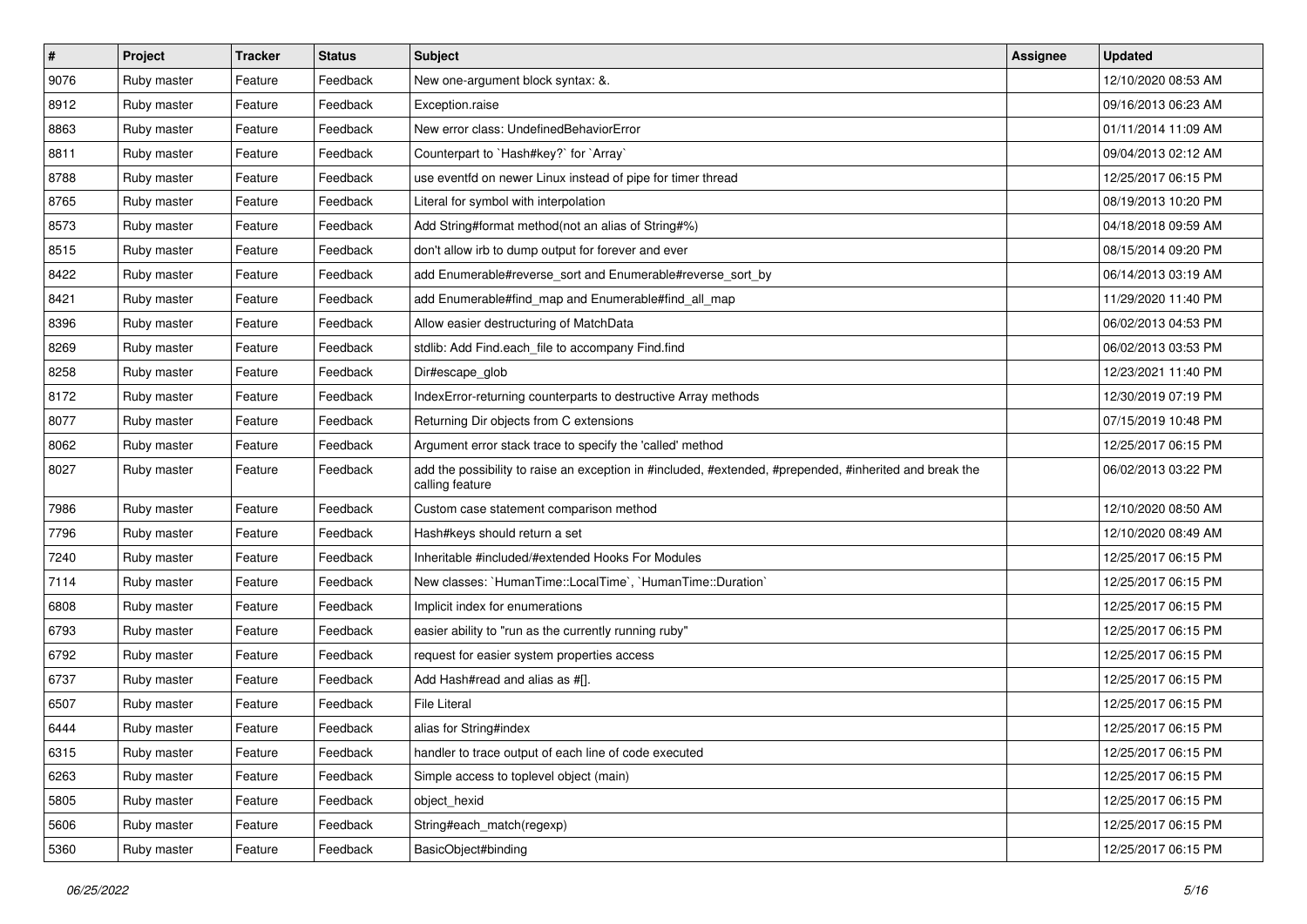| $\vert$ # | Project     | <b>Tracker</b> | <b>Status</b> | <b>Subject</b>                                                                                 | <b>Assignee</b> | <b>Updated</b>      |
|-----------|-------------|----------------|---------------|------------------------------------------------------------------------------------------------|-----------------|---------------------|
| 5145      | Ruby master | Feature        | Feedback      | Function extension of Array#transpose                                                          |                 | 12/25/2017 06:15 PM |
| 5103      | Ruby master | Feature        | Feedback      | [ext/openssl] Object equality for objects based on ASN.1 structures                            |                 | 09/13/2015 03:32 AM |
| 5102      | Ruby master | Feature        | Feedback      | [ext/openssl] Purpose of OpenSSL::PKCS12.new / Allow changing the password                     |                 | 09/13/2015 03:33 AM |
| 4712      | Ruby master | Feature        | Feedback      | File.writable? inaccurate in windows                                                           |                 | 12/25/2017 06:14 PM |
| 4645      | Ruby master | Feature        | Feedback      | Pass existing buffer to getsockopt                                                             |                 | 12/25/2017 06:14 PM |
| 4147      | Ruby master | Feature        | Feedback      | Array#sample 00000000                                                                          |                 | 11/21/2016 04:59 AM |
| 4046      | Ruby master | Feature        | Feedback      | Saving C's ** argv and cwd allows Ruby programs to reliably restart themselves                 |                 | 12/25/2017 06:14 PM |
| 3001      | Ruby master | Feature        | Feedback      | Ruby stdlib: Benchmark::Tms #memberwise drops labels                                           |                 | 05/24/2016 01:42 PM |
| 2715      | Ruby master | Feature        | Feedback      | Optimization to avoid spawning shell in Kernel#system call should check for failure conditions |                 | 12/25/2017 06:00 PM |
| 18133     | Ruby master | Bug            | Assigned      | LTO: TestGCCompact#test_ast_compacts segfaults on i686                                         |                 | 04/23/2022 04:19 PM |
| 15047     | Ruby master | Feature        | Assigned      | Documentation and more functions for Hash functions in C API                                   |                 | 03/20/2019 01:24 AM |
| 13847     | Ruby master | Feature        | Assigned      | Gem activated problem for default gems                                                         |                 | 12/10/2020 08:53 AM |
| 12911     | Ruby master | Misc           | Assigned      | Translate docs                                                                                 |                 | 11/24/2021 04:52 AM |
| 12848     | Ruby master | Feature        | Assigned      | Crazy idea: Allow regex definition for methods (Do not take it seriously please)               |                 | 10/18/2016 12:17 AM |
| 11625     | Ruby master | Feature        | Assigned      | Unlock GVL for SHA1 calculations                                                               |                 | 09/25/2018 11:26 AM |
| 10791     | Ruby master | Misc           | Assigned      | [PATCH 1/1] Remove unnecessary passing value from doc for Observable                           |                 | 08/10/2018 10:51 AM |
| 9830      | Ruby master | Feature        | Assigned      | Support for GOST private/public keys                                                           |                 | 09/13/2015 03:10 AM |
| 9189      | Ruby master | Bug            | Assigned      | Build failure on Windows in case of nonascii TEMP environment.                                 |                 | 01/05/2018 09:00 PM |
| 6133      | Ruby master | Feature        | Assigned      | SSLSocket <sup>[]</sup> shutdown <sup>[][][]</sup>                                             |                 | 09/13/2015 03:22 AM |
| 6047      | Ruby master | Feature        | Assigned      | read_all: Grow buffer exponentially in generic case                                            |                 | 09/13/2015 03:19 AM |
| 18842     | Ruby master | Bug            | Open          | Ruby's Resolv library does not handle correctly the `NODATA` case                              |                 | 06/19/2022 05:39 PM |
| 18841     | Ruby master | Feature        | Open          | Proposal: autoload_relative                                                                    |                 | 06/19/2022 11:22 PM |
| 18840     | Ruby master | Misc           | Open          | Top-level #using and other methods docs                                                        |                 | 06/18/2022 07:12 PM |
| 18837     | Ruby master | Bug            | Open          | Not possible to evaluate expression with numbered parameters in it                             |                 | 06/17/2022 12:48 PM |
| 18836     | Ruby master | Misc           | Open          | DevMeeting-2022-07-21                                                                          |                 | 06/21/2022 10:09 PM |
| 18835     | Ruby master | Feature        | Open          | Add InstructionSequence#type method                                                            |                 | 06/16/2022 10:30 PM |
| 18832     | Ruby master | Feature        | Open          | Do not have class/module keywords consider ancestors of Object                                 |                 | 06/21/2022 05:50 AM |
| 18831     | Ruby master | Feature        | Open          | Block argument to `yield`                                                                      |                 | 06/18/2022 03:12 AM |
| 18826     | Ruby master | Bug            | Open          | Symbol#to proc inconsistent, sometimes calls private methods                                   |                 | 06/16/2022 07:27 AM |
| 18825     | Ruby master | Feature        | Open          | Specialized instruction for "array literal + `.hash`"                                          |                 | 06/14/2022 05:24 PM |
| 18822     | Ruby master | Feature        | Open          | Ruby lack a proper method to percent-encode strings for URIs (RFC 3986)                        |                 | 06/09/2022 02:42 PM |
| 18821     | Ruby master | Feature        | Open          | Expose Pattern Matching interfaces in core classes                                             |                 | 06/09/2022 07:24 AM |
| 18816     | Ruby master | Bug            | Open          | Ractor segfaulting MacOS 12.4 (aarch64 / M1 processor)                                         |                 | 06/13/2022 01:46 PM |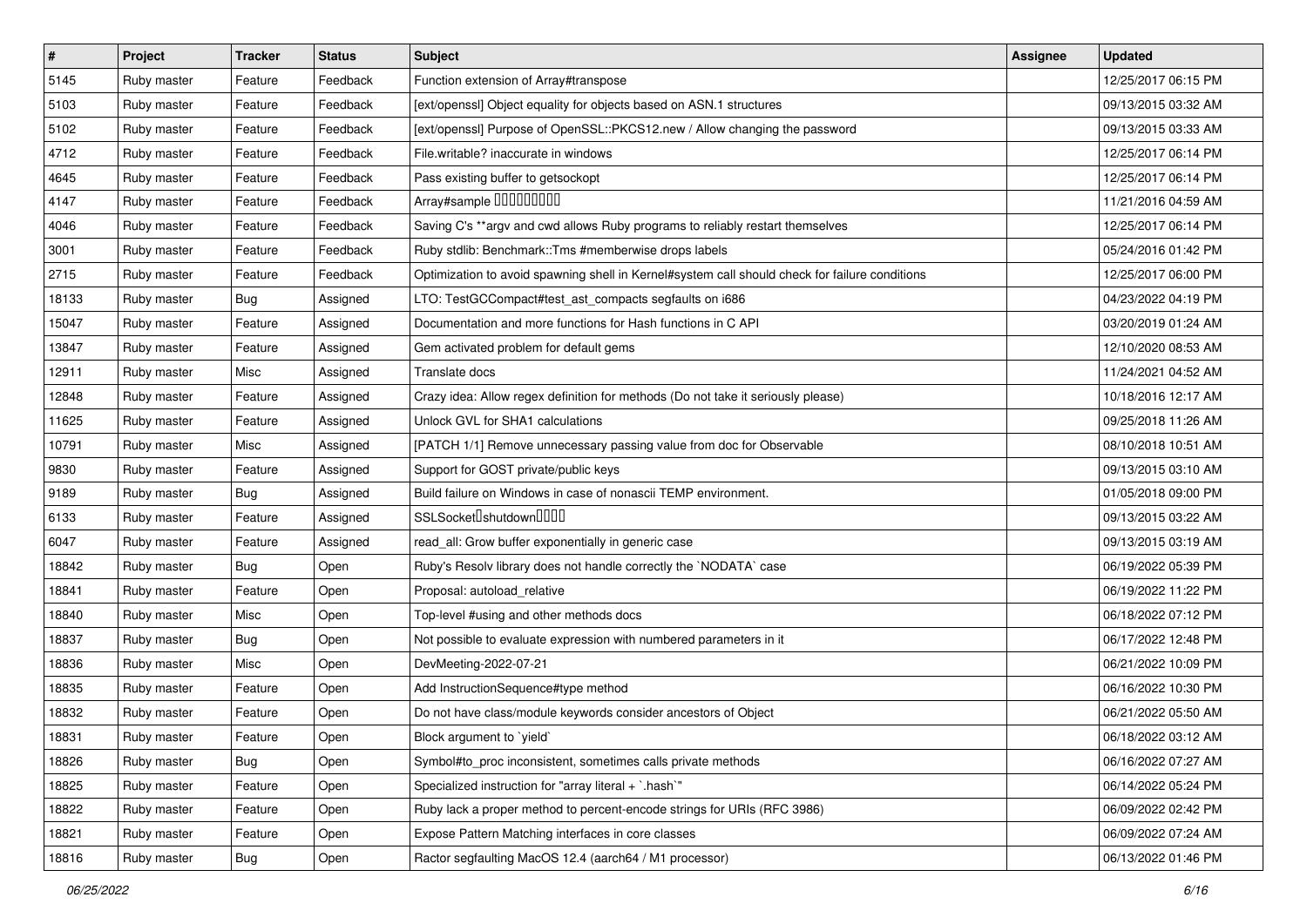| #     | Project     | <b>Tracker</b> | <b>Status</b> | <b>Subject</b>                                                                                                     | Assignee | <b>Updated</b>      |
|-------|-------------|----------------|---------------|--------------------------------------------------------------------------------------------------------------------|----------|---------------------|
| 18815 | Ruby master | Feature        | Open          | instance_{eval,exec} vs Proc#>>                                                                                    |          | 06/02/2022 05:17 PM |
| 18814 | Ruby master | Feature        | Open          | Ractor: add method to query incoming message queue size                                                            |          | 06/02/2022 11:59 AM |
| 18812 | Ruby master | Feature        | Open          | Add ability to trace exit locations for YJIT                                                                       |          | 06/01/2022 02:42 PM |
| 18809 | Ruby master | Feature        | Open          | Add Numeric#ceildiv                                                                                                |          | 06/21/2022 06:21 PM |
| 18805 | Ruby master | <b>Bug</b>     | Open          | IO::Buffer is inconsistent when returning a string from an empty buffer                                            |          | 05/25/2022 12:45 PM |
| 18804 | Ruby master | <b>Bug</b>     | Open          | Invalid line number for putnil instruction                                                                         |          | 05/25/2022 09:22 AM |
| 18799 | Ruby master | <b>Bug</b>     | Open          | Refinement#import_methods vs attr_reader                                                                           |          | 05/25/2022 06:50 AM |
| 18798 | Ruby master | Feature        | Open          | UnboundMethod#==`with inherited classes                                                                            |          | 05/25/2022 12:32 AM |
| 18797 | Ruby master | Bug            | Open          | Third argument to Regexp.new is a bit broken                                                                       |          | 05/23/2022 10:11 AM |
| 18796 | Ruby master | Bug            | Open          | GC compaction gets stuck on Mac OS when a debugger is attached                                                     |          | 06/08/2022 08:25 AM |
| 18795 | Ruby master | Bug            | Open          | Verbose GC debug output with -DRGENGC_DEBUG=5 causes a crash                                                       |          | 06/08/2022 08:24 AM |
| 18794 | Ruby master | Bug            | Open          | Windows ucrt - intermittent SEGV TestObjSpace#test_reachable_objects_during_iteration                              |          | 05/20/2022 05:19 PM |
| 18789 | Ruby master | <b>Bug</b>     | Open          | make test-bundled-gems failed after make install                                                                   |          | 05/18/2022 01:01 AM |
| 18784 | Ruby master | <b>Bug</b>     | Open          | FileUtils.rm_f` and `FileUtils.rm_rf` should not mask exceptions                                                   |          | 05/16/2022 09:04 AM |
| 18783 | Ruby master | Bug            | Open          | OptionParser should recognize "-" as an optional argument                                                          |          | 05/19/2022 12:15 AM |
| 18782 | Ruby master | Bug            | Open          | Race conditions in autoload when loading the same feature with multiple threads.                                   |          | 05/18/2022 09:22 PM |
| 18780 | Ruby master | <b>Bug</b>     | Open          | Incorrect binding receiver for C API rb_eval_string()                                                              |          | 06/15/2022 12:14 AM |
| 18776 | Ruby master | Feature        | Open          | <b>Object Shapes</b>                                                                                               |          | 05/13/2022 01:11 AM |
| 18774 | Ruby master | Feature        | Open          | Add Queue#pop(timeout:)                                                                                            |          | 05/20/2022 12:27 AM |
| 18770 | Ruby master | <b>Bug</b>     | Open          | Inconsistent behavior of IO/StringIO's each methods when called with nil as a separator, limit and chomp:<br>true  |          | 06/06/2022 05:38 PM |
| 18768 | Ruby master | <b>Bug</b>     | Open          | Inconsistent behavior of IO, StringIO and String each_line methods when return paragraph and chomp:<br>true passed |          | 06/10/2022 03:46 PM |
| 18767 | Ruby master | <b>Bug</b>     | Open          | IO.foreach hangs up when passes limit=0                                                                            |          | 06/18/2022 02:56 AM |
| 18764 | Ruby master | <b>Bug</b>     | Open          | Build Error when Using msys2-mingw64 and Ruby 3.2                                                                  |          | 05/10/2022 06:48 AM |
| 18763 | Ruby master | <b>Bug</b>     | Open          | The configure option "--with-openssl-dir" has lower precedence than pkg-config                                     |          | 05/11/2022 11:39 AM |
| 18762 | Ruby master | Feature        | Open          | Add an Array#undigits that compliments Integer#digits                                                              |          | 05/03/2022 08:08 PM |
| 18760 | Ruby master | Bug            | Open          | Ractors vs "skynet" microbenchmark                                                                                 |          | 05/02/2022 11:36 PM |
| 18759 | Ruby master | Bug            | Open          | snapshot-ruby_2_7: test failure on macos-12                                                                        |          | 04/28/2022 12:18 AM |
| 18758 | Ruby master | <b>Bug</b>     | Open          | Ruby fails to build on M1 Mac when x86 Homebrew is installed                                                       |          | 04/28/2022 03:19 PM |
| 18757 | Ruby master | Feature        | Open          | Introduce %R percent literal for anchored regular expression patterns                                              |          | 04/27/2022 05:30 PM |
| 18751 | Ruby master | Bug            | Open          | Regression on master for Method#== when comparing public with private method                                       |          | 05/18/2022 01:27 AM |
| 18743 | Ruby master | <b>Bug</b>     | Open          | Enumerator#next / peek re-use each others stacktraces                                                              |          | 04/19/2022 02:42 PM |
| 18740 | Ruby master | Bug            | Open          | Use of rightward assignment changes line number needed for line-targeted TracePoint                                |          | 04/27/2022 09:56 AM |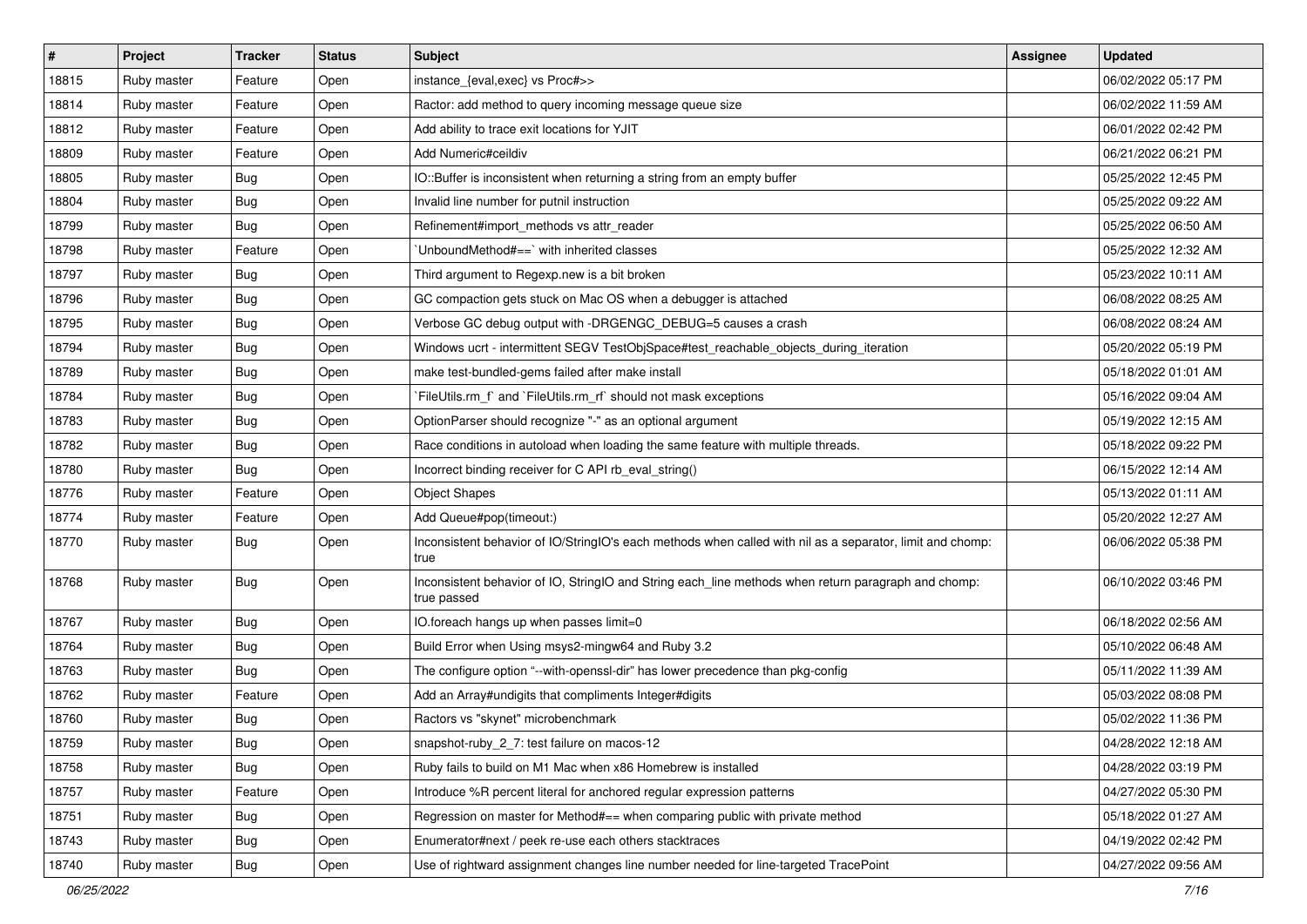| $\sharp$ | Project     | <b>Tracker</b> | <b>Status</b> | <b>Subject</b>                                                                                       | <b>Assignee</b> | <b>Updated</b>      |
|----------|-------------|----------------|---------------|------------------------------------------------------------------------------------------------------|-----------------|---------------------|
| 18738    | Ruby master | <b>Bug</b>     | Open          | IRB can't recognize heredoc after words                                                              |                 | 04/18/2022 12:00 AM |
| 18737    | Ruby master | <b>Bug</b>     | Open          | Windows 'require' is case independent                                                                |                 | 04/22/2022 06:18 PM |
| 18736    | Ruby master | Feature        | Open          | self-p for method chain                                                                              |                 | 04/15/2022 11:09 AM |
| 18733    | Ruby master | Bug            | Open          | Ruby GC problems cause performance issue with Ractor                                                 |                 | 04/15/2022 09:13 AM |
| 18731    | Ruby master | <b>Bug</b>     | Open          | Parallel test-all sometimes does not run at all some tests                                           |                 | 04/23/2022 12:58 PM |
| 18725    | Ruby master | Misc           | Open          | IO#write and IO#wait_writable block for write pipe if read pipe is closed in other thread on OpenBSD |                 | 04/13/2022 11:20 PM |
| 18690    | Ruby master | Feature        | Open          | Allow `Kernel#then` to take arguments                                                                |                 | 05/10/2022 06:16 PM |
| 18686    | Ruby master | Bug            | Open          | Regexp supporting unexpected age properties in Ruby < 3.2                                            |                 | 04/08/2022 06:52 PM |
| 18685    | Ruby master | Feature        | Open          | Enumerator.product: Cartesian product of enumerables                                                 |                 | 04/26/2022 07:02 AM |
| 18683    | Ruby master | Feature        | Open          | Allow to create hashes with a specific capacity.                                                     |                 | 04/22/2022 02:34 PM |
| 18678    | Ruby master | <b>Bug</b>     | Open          | Crash on Mac - vm_call0_cfunc_with_frame                                                             |                 | 05/26/2022 05:40 PM |
| 18675    | Ruby master | Feature        | Open          | Add new exception class for resolv timeouts                                                          |                 | 04/01/2022 11:22 PM |
| 18674    | Ruby master | <b>Bug</b>     | Open          | Build failure `make up` with WSL2                                                                    |                 | 04/01/2022 08:51 AM |
| 18668    | Ruby master | Feature        | Open          | Merge `io-nonblock` gems into core                                                                   |                 | 04/21/2022 10:02 AM |
| 18661    | Ruby master | <b>Bug</b>     | Open          | Net::HTTP behavior changed between 2.6 and 3.1 on windows.                                           |                 | 03/25/2022 01:57 PM |
| 18659    | Ruby master | Feature        | Open          | Create a Binding at the time of an exception and make it available to Rescue                         |                 | 03/25/2022 10:55 AM |
| 18657    | Ruby master | Bug            | Open          | IRB raises exception when stdout is a pipe                                                           |                 | 06/08/2022 03:34 PM |
| 18647    | Ruby master | Feature        | Open          | Non-recursive option for iseq-targeted Tracepoints in ruby 2.6+                                      |                 | 03/18/2022 09:41 AM |
| 18644    | Ruby master | Feature        | Open          | Coerce anything callable to a Proc                                                                   |                 | 06/18/2022 05:28 PM |
| 18642    | Ruby master | Feature        | Open          | Named ripper fields                                                                                  |                 | 05/12/2022 01:37 PM |
| 18640    | Ruby master | Feature        | Open          | default empty string argument for `String#sub` and `String#sub!`, e.g. `"hello".sub("I")`            |                 | 03/19/2022 02:33 AM |
| 18630    | Ruby master | Feature        | Open          | Introduce general `IO#timeout` and `IO#timeout=`for all (non-)blocking operations.                   |                 | 04/21/2022 09:36 AM |
| 18622    | Ruby master | Bug            | Open          | const_get still looks in Object, while lexical constant lookup no longer does                        |                 | 04/22/2022 11:26 AM |
| 18617    | Ruby master | Feature        | Open          | Allow multiples keys in Hash#[] acting like Hash#dig                                                 |                 | 03/10/2022 01:36 PM |
| 18616    | Ruby master | Bug            | Open          | Error with clang(1) on MacOS due to _declspec()                                                      |                 | 03/09/2022 10:50 AM |
| 18608    | Ruby master | Bug            | Open          | 'require': cannot load such file -- ripper (LoadError) after 'make distclean'                        |                 | 05/27/2022 04:10 AM |
| 18605    | Ruby master | Bug            | Open          | Fails to run on (newer) 32bit Windows with ucrt                                                      |                 | 04/01/2022 07:52 AM |
| 18603    | Ruby master | Feature        | Open          | Allow syntax like obj.method(arg)=value                                                              |                 | 02/27/2022 05:04 PM |
| 18597    | Ruby master | Feature        | Open          | Strings need a named method like `dup` that doesn't duplicate if receiver is mutable                 |                 | 02/26/2022 11:56 PM |
| 18594    | Ruby master | Feature        | Open          | Add a #to_h method on URI::Generic                                                                   |                 | 03/31/2022 01:18 PM |
| 18593    | Ruby master | Feature        | Open          | Add back URI.escape                                                                                  |                 | 02/18/2022 07:45 PM |
| 18587    | Ruby master | Misc           | Open          | What was the reason behind Ruby choosing SipHash for Hash?                                           |                 | 02/17/2022 12:02 AM |
| 18583    | Ruby master | Feature        | Open          | Pattern-matching: API for custom unpacking strategies?                                               |                 | 03/17/2022 01:10 PM |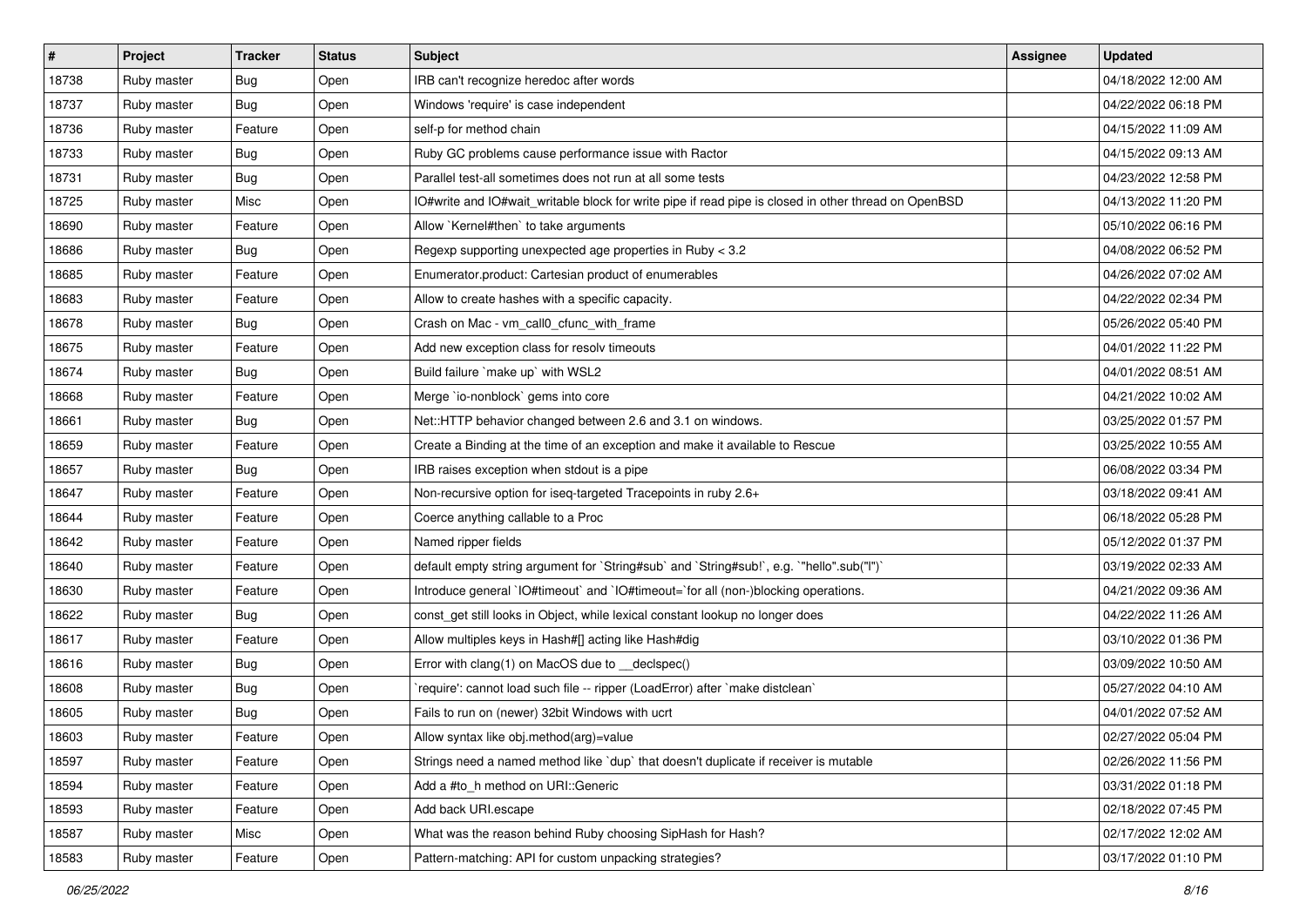| #     | Project     | <b>Tracker</b> | <b>Status</b> | <b>Subject</b>                                                                                              | Assignee | <b>Updated</b>      |
|-------|-------------|----------------|---------------|-------------------------------------------------------------------------------------------------------------|----------|---------------------|
| 18580 | Ruby master | <b>Bug</b>     | Open          | Range#include? inconsistency for beginless String ranges                                                    |          | 03/09/2022 10:22 PM |
| 18576 | Ruby master | Feature        | Open          | Rename `ASCII-8BIT` encoding to `BINARY`                                                                    |          | 03/17/2022 03:06 PM |
| 18573 | Ruby master | Feature        | Open          | Object#pack1                                                                                                |          | 02/08/2022 08:51 AM |
| 18568 | Ruby master | Feature        | Open          | Explore lazy RubyGems boot to reduce need for --disable-gems                                                |          | 02/17/2022 07:15 AM |
| 18559 | Ruby master | Feature        | Open          | Allocation tracing: Objects created by the parser are attributed to Kernel.require                          |          | 01/31/2022 12:14 PM |
| 18554 | Ruby master | Feature        | Open          | Move unicode_normalize to a default gem                                                                     |          | 01/31/2022 05:51 PM |
| 18551 | Ruby master | Feature        | Open          | Make Range#reverse_each to raise an exception if endless                                                    |          | 01/28/2022 11:13 PM |
| 18518 | Ruby master | <b>Bug</b>     | Open          | NoMemoryError + [FATAL] failed to allocate memory for twice 1 << large                                      |          | 01/28/2022 01:40 PM |
| 18515 | Ruby master | Feature        | Open          | Add Range#reverse_each implementation for performance                                                       |          | 01/31/2022 02:23 AM |
| 18510 | Ruby master | <b>Bug</b>     | Open          | Unexpected waiting for console when starting ruby on windows                                                |          | 01/23/2022 02:53 PM |
| 18507 | Ruby master | Bug            | Open          | Incorrect target_os detection in configure script                                                           |          | 01/25/2022 08:57 AM |
| 18506 | Ruby master | Bug            | Open          | make and make install rebuild items every time unnecessarily - sometimes causing races in parallel installs |          | 01/21/2022 01:46 PM |
| 18498 | Ruby master | Feature        | Open          | Introduce a public WeakKeysMap that compares by equality                                                    |          | 02/20/2022 04:06 PM |
| 18494 | Ruby master | Feature        | Open          | [RFC] ENV["RUBY_GC_"]= changes GC parameters dynamically                                                    |          | 01/17/2022 11:15 PM |
| 18492 | Ruby master | <b>Bug</b>     | Open          | 'rb_rescue2` inside `rb_protect` segfaults on Windows                                                       |          | 01/14/2022 03:17 PM |
| 18478 | Ruby master | Feature        | Open          | Module#constant_pairs                                                                                       |          | 01/11/2022 07:55 PM |
| 18477 | Ruby master | Feature        | Open          | Float#sqrt and Integer#sqrt                                                                                 |          | 01/11/2022 07:34 PM |
| 18476 | Ruby master | <b>Bug</b>     | Open          | Call to require stuck forever after receiving EAGAIN on writev when running with zeus                       |          | 02/28/2022 02:55 PM |
| 18473 | Ruby master | Bug            | Open          | Raw data in Socket::Option#inspect on Amazon Linux 2                                                        |          | 01/11/2022 02:13 PM |
| 18472 | Ruby master | <b>Bug</b>     | Open          | rb_w32_map_errno is not found on Ruby-3.1.0                                                                 |          | 01/13/2022 09:59 AM |
| 18463 | Ruby master | Feature        | Open          | Random number generation with xoshiro                                                                       |          | 02/13/2022 09:12 AM |
| 18462 | Ruby master | Feature        | Open          | Proposal to merge WASI based WebAssembly support                                                            |          | 03/24/2022 03:05 AM |
| 18457 | Ruby master | <b>Bug</b>     | Open          | ruby 2.7.5 fiddle/types.rb use uint32_t but fiddle/cparser.rb lacks uint32_t                                |          | 01/03/2022 01:00 PM |
| 18456 | Ruby master | Bug            | Open          | rdoc non-determinism: module includes can be added once or twice to generated .ri                           |          | 01/01/2022 11:16 PM |
| 18455 | Ruby master | Bug            | Open          | IO#close` has poor performance and difficult to understand semantics.                                       |          | 04/04/2022 02:02 AM |
| 18454 | Ruby master | Bug            | Open          | YJIT slowing down key Discourse benchmarks                                                                  |          | 01/04/2022 08:45 AM |
| 18444 | Ruby master | Bug            | Open          | Trapped TSTP causes a locking deadlock in 3.0.3 onward                                                      |          | 05/26/2022 10:29 PM |
| 18440 | Ruby master | Feature        | Open          | YJIT is enabled if any YJIT tuning options are set                                                          |          | 12/30/2021 08:17 PM |
| 18438 | Ruby master | Feature        | Open          | Add `Exception#additional message` to show additional error information                                     |          | 02/07/2022 02:55 AM |
| 18435 | Ruby master | Bug            | Open          | Calling `protected` on ancestor method changes result of `instance_methods(false)`                          |          | 06/09/2022 10:23 AM |
| 18429 | Ruby master | Bug            | Open          | Configure ruby-3.0.3 on Solaris 10 Unknown keyword 'URL' in './ruby.tmp.pc'                                 |          | 01/18/2022 09:15 PM |
| 18423 | Ruby master | Feature        | Open          | Installing stable versions like 3.0.3 from source generates fatal error by make                             |          | 12/23/2021 11:44 PM |
| 18420 | Ruby master | Misc           | Open          | Question about how to handle IO.pipe reader and writer when forking                                         |          | 12/22/2021 12:04 AM |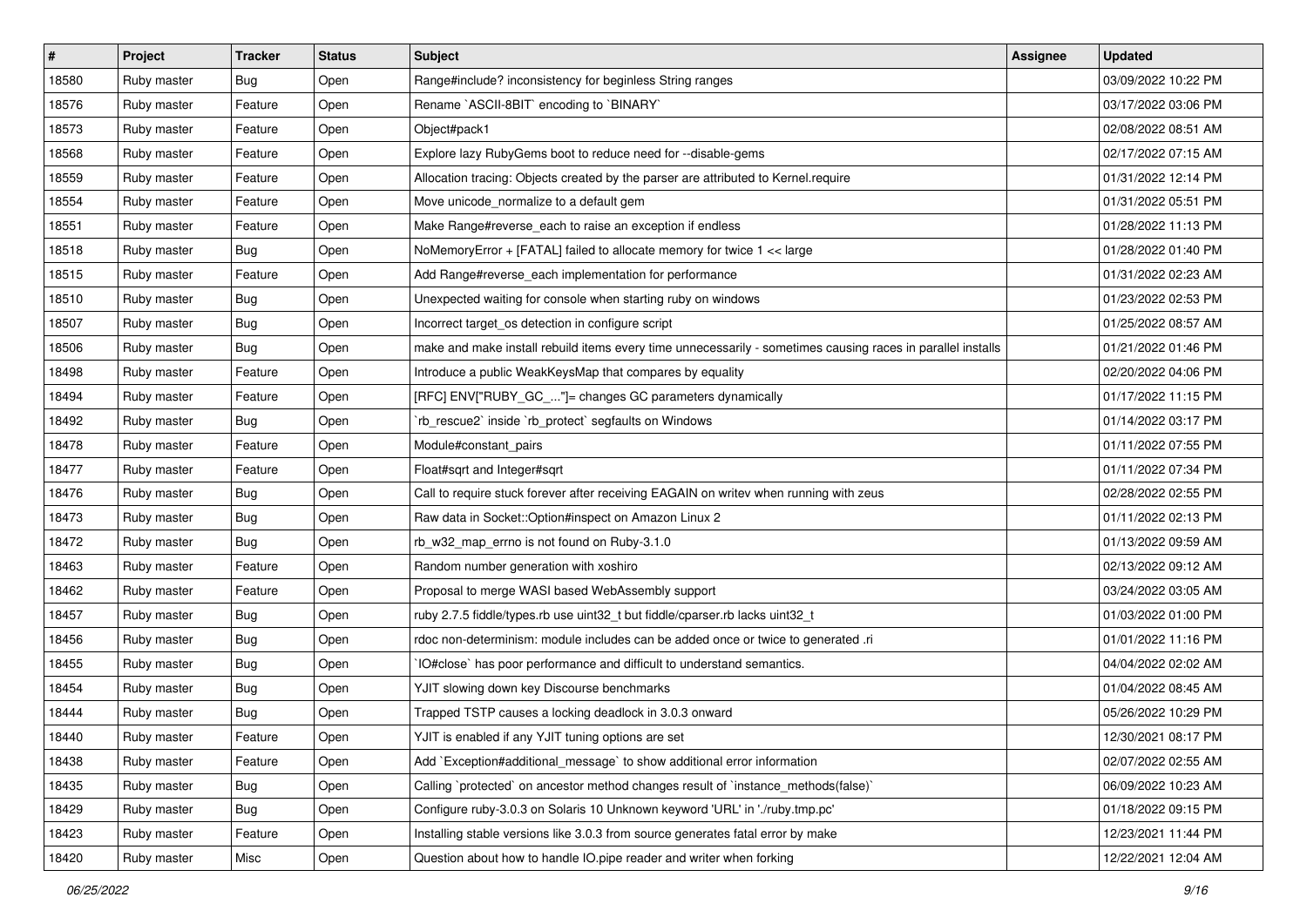| $\vert$ # | Project     | <b>Tracker</b> | <b>Status</b> | <b>Subject</b>                                                                                                                             | <b>Assignee</b> | <b>Updated</b>      |
|-----------|-------------|----------------|---------------|--------------------------------------------------------------------------------------------------------------------------------------------|-----------------|---------------------|
| 18418     | Ruby master | Feature        | Open          | Add Net::HTTP#security_level=                                                                                                              |                 | 12/19/2021 11:58 AM |
| 18413     | Ruby master | <b>Bug</b>     | Open          | Segfault in `ripper/lexer.rb`                                                                                                              |                 | 12/17/2021 04:49 PM |
| 18412     | Ruby master | <b>Bug</b>     | Open          | Segfault in test ractor.rb                                                                                                                 |                 | 12/17/2021 04:23 AM |
| 18411     | Ruby master | Feature        | Open          | Introduce `Fiber.blocking` for disabling scheduler.                                                                                        |                 | 12/23/2021 05:10 PM |
| 18410     | Ruby master | Feature        | Open          | Proposal to make inspect include underscores on numerics                                                                                   |                 | 12/16/2021 09:07 AM |
| 18404     | Ruby master | Misc           | Open          | 3.1 documentation problems tracking ticket                                                                                                 |                 | 12/24/2021 03:59 PM |
| 18402     | Ruby master | Feature        | Open          | Argument Labels                                                                                                                            |                 | 01/31/2022 06:14 PM |
| 18401     | Ruby master | Feature        | Open          | Rework `require relative` to add the "current path" on `\$LOAD PATH`                                                                       |                 | 12/09/2021 05:41 PM |
| 18396     | Ruby master | <b>Bug</b>     | Open          | An unexpected "hash value omission" syntax error when without parentheses call expr follows                                                |                 | 03/29/2022 09:58 PM |
| 18395     | Ruby master | Feature        | Open          | Introduce Array#subtract! for performance                                                                                                  |                 | 12/08/2021 04:42 PM |
| 18393     | Ruby master | <b>Bug</b>     | Open          | TestReadline#test interrupt in other thread fails on armv7hl                                                                               |                 | 12/07/2021 02:03 PM |
| 18384     | Ruby master | Feature        | Open          | Pattern Match Object                                                                                                                       |                 | 05/07/2022 06:01 PM |
| 18380     | Ruby master | <b>Bug</b>     | Open          | TestAddressResolve#test socket getnameinfo domain blocking test failures                                                                   |                 | 12/21/2021 04:22 PM |
| 18379     | Ruby master | <b>Bug</b>     | Open          | [CI] Windows mingw/ucrt - test-all timeout failures                                                                                        |                 | 12/02/2021 02:23 AM |
| 18376     | Ruby master | Feature        | Open          | Version comparison API                                                                                                                     |                 | 12/30/2021 10:33 AM |
| 18369     | Ruby master | Feature        | Open          | users.detect(:name, "Dorian") as shorthand for users.detect {  user  user.name == "Dorian" }                                               |                 | 12/03/2021 02:23 PM |
| 18368     | Ruby master | Feature        | Open          | Range#step semantics for non-Numeric ranges                                                                                                |                 | 02/02/2022 03:42 PM |
| 18360     | Ruby master | Feature        | Open          | PrettyPrint enhancements                                                                                                                   |                 | 11/24/2021 12:15 AM |
| 18359     | Ruby master | <b>Bug</b>     | Open          | [Windows MinGW] warning Please include winsock2.h before windows.h                                                                         |                 | 11/23/2021 05:07 PM |
| 18357     | Ruby master | Feature        | Open          | Proposal: stop raising when block passed to IO#each_* closes the IO                                                                        |                 | 11/22/2021 09:03 PM |
| 18352     | Ruby master | Misc           | Open          | What is the Hash#grep expected?                                                                                                            |                 | 11/28/2021 10:39 PM |
| 18338     | Ruby master | Bug            | Open          | Encoding.default_external = Encoding::UTF_16BE may add a wrongly-encoded string to<br>\$LOADED_FEATURES                                    |                 | 11/15/2021 07:32 AM |
| 18334     | Ruby master | Feature        | Open          | ENV#to_h returns a new Hash object but Hash#to_h does not, which can cause inconsistencies                                                 |                 | 11/17/2021 05:46 PM |
| 18332     | Ruby master | Feature        | Open          | a ? b                                                                                                                                      |                 | 12/29/2021 04:38 AM |
| 18331     | Ruby master | Feature        | Open          | Kernel.#Time                                                                                                                               |                 | 11/13/2021 12:41 PM |
| 18296     | Ruby master | Feature        | Open          | Custom exception formatting should override `Exception#full_message`.                                                                      |                 | 12/15/2021 08:49 PM |
| 18291     | Ruby master | Feature        | Open          | When use $=\sim$ with named group, if regex is on the right side, variable not defined.                                                    |                 | 11/06/2021 12:36 PM |
| 18286     | Ruby master | Bug            | Open          | Universal arm64/x86_84 binary built on an x86_64 machine segfaults/is killed on arm64                                                      |                 | 05/26/2022 09:45 PM |
| 18285     | Ruby master | Feature        | Open          | NoMethodError#message uses a lot of CPU/is really expensive to call                                                                        |                 | 01/30/2022 12:45 PM |
| 18281     | Ruby master | <b>Bug</b>     | Open          | Ruby 3.1.0: gem uninstall -alx fails to uninstall debug                                                                                    |                 | 06/16/2022 01:08 AM |
| 18269     | Ruby master | Bug            | Open          | trace_opt_not and trace_opt_regexpmatch2 insns are indistinguishable                                                                       |                 | 11/12/2021 07:44 AM |
| 18265     | Ruby master | Feature        | Open          | Self-contained one-binary feature which discuss on ruby kaigi 2021 day 2, <sup>[]</sup> Ruby Committers vs the<br>World / CRuby Committers |                 | 10/24/2021 04:11 PM |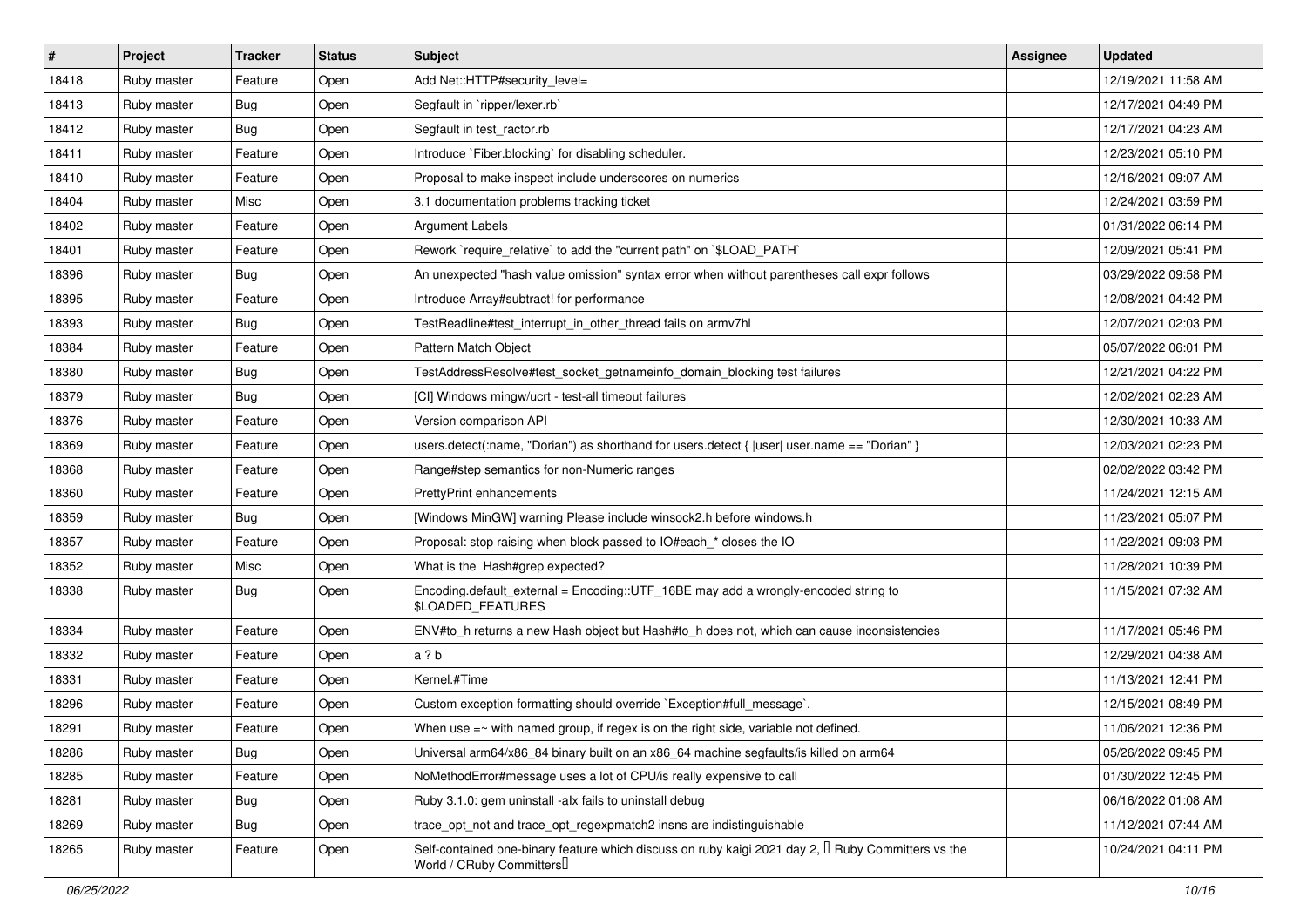| $\vert$ # | Project     | <b>Tracker</b> | <b>Status</b> | <b>Subject</b>                                                                                                                                                        | <b>Assignee</b> | <b>Updated</b>      |
|-----------|-------------|----------------|---------------|-----------------------------------------------------------------------------------------------------------------------------------------------------------------------|-----------------|---------------------|
| 18262     | Ruby master | Feature        | Open          | Enumerator::Lazy#partition                                                                                                                                            |                 | 11/20/2021 10:17 AM |
| 18259     | Ruby master | Feature        | Open          | Support quarter spec %q in Time#strftime                                                                                                                              |                 | 10/21/2021 12:15 PM |
| 18257     | Ruby master | <b>Bug</b>     | Open          | rb_mRubyVMFrozenCore is broken by GC run                                                                                                                              |                 | 02/10/2022 12:36 PM |
| 18256     | Ruby master | Feature        | Open          | Change the canonical name of Thread::Mutex, Thread::Queue, Thread::SizedQueue and<br>Thread::ConditionVariable to just Mutex, Queue, SizedQueue and ConditionVariable |                 | 10/20/2021 10:59 PM |
| 18255     | Ruby master | <b>Bug</b>     | Open          | ioctl zeroes the last buffer byte                                                                                                                                     |                 | 10/25/2021 08:13 AM |
| 18248     | Ruby master | Misc           | Open          | Add Feature Triaging Guide                                                                                                                                            |                 | 10/12/2021 03:21 PM |
| 18247     | Ruby master | Bug            | Open          | weird results for `Array#slice` or `Array#[]` with argument of type `Enumerator::ArithmeticSequence`                                                                  |                 | 03/30/2022 11:05 PM |
| 18242     | Ruby master | Feature        | Open          | Parser makes multiple assignment sad in confusing way                                                                                                                 |                 | 10/09/2021 07:58 AM |
| 18228     | Ruby master | Feature        | Open          | Add a 'timeout' option to 'IO.copy_stream'                                                                                                                            |                 | 10/01/2021 05:10 AM |
| 18186     | Ruby master | <b>Bug</b>     | Open          | SEGV with system command - MinGW?                                                                                                                                     |                 | 09/22/2021 03:20 PM |
| 18181     | Ruby master | Feature        | Open          | Introduce Enumerable#min with value, max with value, and minmax with value                                                                                            |                 | 01/25/2022 07:33 AM |
| 18179     | Ruby master | Feature        | Open          | Add Math methods to Numeric                                                                                                                                           |                 | 03/24/2022 02:54 PM |
| 18168     | Ruby master | Feature        | Open          | Add ActiveSupport deep_transform_values to Ruby                                                                                                                       |                 | 09/15/2021 05:29 AM |
| 18162     | Ruby master | Feature        | Open          | Shorthand method Proc#isolate to create isolated proc objects                                                                                                         |                 | 09/13/2021 02:33 AM |
| 18152     | Ruby master | <b>Bug</b>     | Open          | Fix theoretical bug with signals $+$ qsort                                                                                                                            |                 | 09/08/2021 03:38 PM |
| 18151     | Ruby master | Feature        | Open          | Incorrect Resolv result when DNS server is unreachable                                                                                                                |                 | 09/18/2021 12:22 AM |
| 18150     | Ruby master | Misc           | Open          | Proposal: Deprecate leading zero syntax to declare octals, since it's extremely confusing (and Python 3<br>removed it too)                                            |                 | 09/04/2021 03:21 AM |
| 18146     | Ruby master | Feature        | Open          | Add 'delete_prefix' and 'delete_suffix' to 'Pathname'                                                                                                                 |                 | 09/03/2021 04:59 AM |
| 18144     | Ruby master | Bug            | Open          | Timeout not working while regular expression match is running                                                                                                         |                 | 09/02/2021 07:08 AM |
| 18137     | Ruby master | Feature        | Open          | A new method to check Proc is isolated or not                                                                                                                         |                 | 10/27/2021 07:30 AM |
| 18136     | Ruby master | Feature        | Open          | take while after                                                                                                                                                      |                 | 01/28/2022 06:23 AM |
| 18135     | Ruby master | Feature        | Open          | Introduce Enumerable#detect_only                                                                                                                                      |                 | 09/02/2021 05:44 PM |
| 18132     | Ruby master | <b>Bug</b>     | Open          | TODO: fix ccan/list thread safety                                                                                                                                     |                 | 01/02/2022 08:22 AM |
| 18131     | Ruby master | <b>Bug</b>     | Open          | addr2line.c: Some inlined functions mistakenly shown                                                                                                                  |                 | 08/24/2021 07:59 PM |
| 18129     | Ruby master | <b>Bug</b>     | Open          | Ractor-incompatible global variables can be accessed through alias                                                                                                    |                 | 08/23/2021 10:08 PM |
| 18127     | Ruby master | Feature        | Open          | Ractor-local version of Singleton                                                                                                                                     |                 | 11/09/2021 02:45 PM |
| 18083     | Ruby master | Feature        | Open          | Capture error in ensure block.                                                                                                                                        |                 | 10/21/2021 01:00 PM |
| 18082     | Ruby master | Misc           | Open          | FileUtils.remove_entry_secure has inconsistent document                                                                                                               |                 | 08/17/2021 04:26 PM |
| 18080     | Ruby master | <b>Bug</b>     | Open          | Syntax error on one-line pattern matching                                                                                                                             |                 | 08/18/2021 12:38 AM |
| 18073     | Ruby master | <b>Bug</b>     | Open          | test/ruby/test_jit.rb: "error: invalid use of '_builtin_va_arg_pack ()" on Ruby 2.7.4 on gcc 4.8.5                                                                    |                 | 12/03/2021 03:04 PM |
| 18070     | Ruby master | Feature        | Open          | `attr` should be removed                                                                                                                                              |                 | 08/09/2021 05:51 PM |
| 18069     | Ruby master | Feature        | Open          | instance_exec` is just ignored when the block is originally a method                                                                                                  |                 | 08/10/2021 05:33 AM |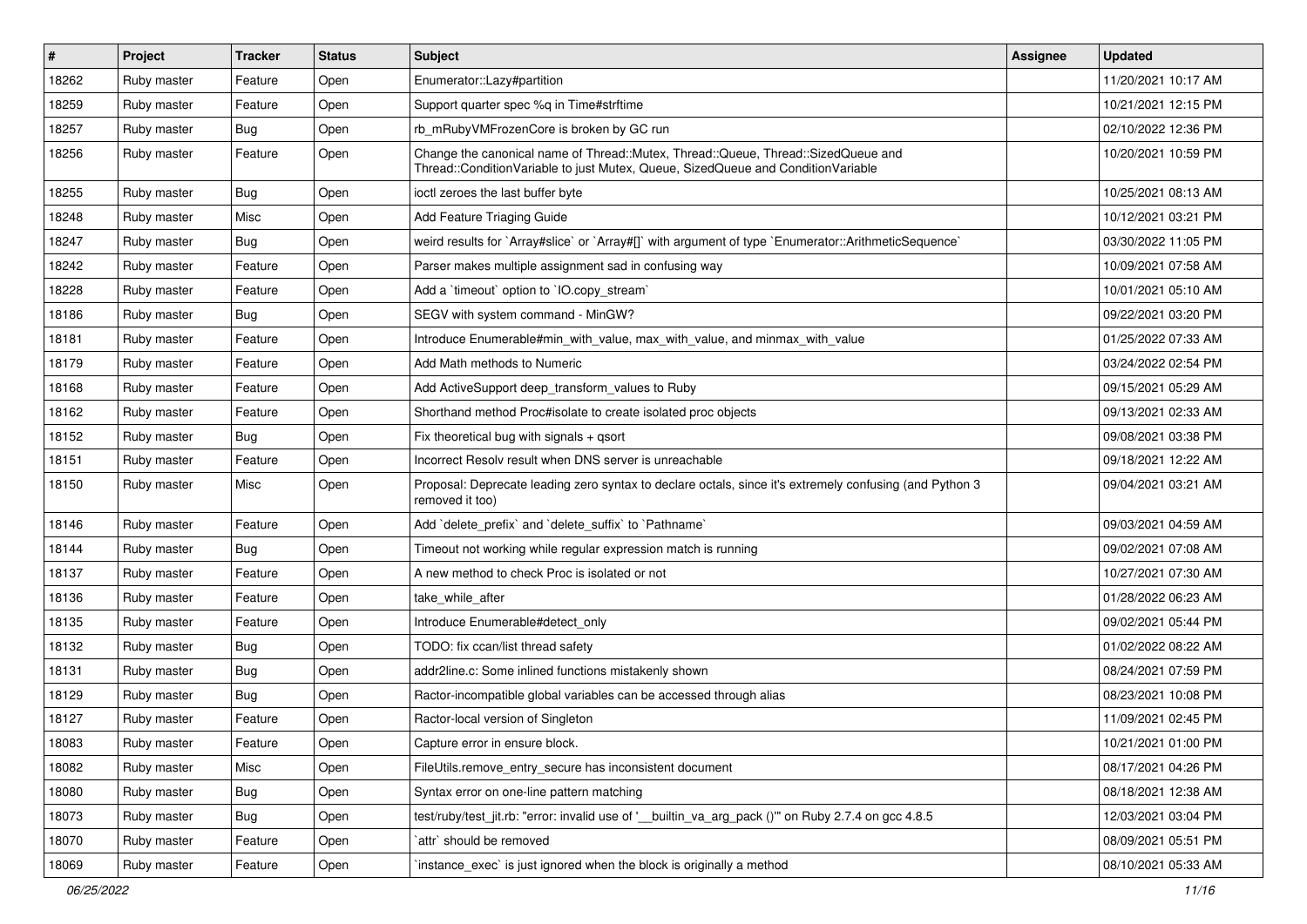| #     | Project     | <b>Tracker</b> | <b>Status</b> | <b>Subject</b>                                                                                                                              | Assignee | <b>Updated</b>      |
|-------|-------------|----------------|---------------|---------------------------------------------------------------------------------------------------------------------------------------------|----------|---------------------|
| 18063 | Ruby master | Feature        | Open          | io uring implementation                                                                                                                     |          | 08/05/2021 10:02 AM |
| 18061 | Ruby master | <b>Bug</b>     | Open          | Execshield test: libruby.so.N.N.N: FAIL: property-note test because no .note.gnu.property section found                                     |          | 06/22/2022 07:58 AM |
| 18057 | Ruby master | Feature        | Open          | Introduce Array#mean                                                                                                                        |          | 08/02/2021 02:16 PM |
| 18055 | Ruby master | Feature        | Open          | Introduce                                                                                                                                   |          | 07/30/2021 09:30 AM |
| 18035 | Ruby master | Feature        | Open          | Introduce general model/semantic for immutable by default.                                                                                  |          | 11/09/2021 04:47 PM |
| 18033 | Ruby master | Feature        | Open          | Time.new to parse a string                                                                                                                  |          | 12/07/2021 02:15 PM |
| 18013 | Ruby master | <b>Bug</b>     | Open          | Unexpected results when mxiing negated character classes and case-folding                                                                   |          | 06/29/2021 12:05 PM |
| 18012 | Ruby master | <b>Bug</b>     | Open          | Case-insensitive character classes can only match multiple code points when top-level character class is<br>not negated                     |          | 06/29/2021 08:35 AM |
| 18010 | Ruby master | <b>Bug</b>     | Open          | Character class with single character gets case-folded with following string                                                                |          | 06/28/2021 09:30 AM |
| 18009 | Ruby master | <b>Bug</b>     | Open          | Regexps \w and \W with /i option and /u option produce inconsistent results under nested negation and<br>intersection                       |          | 06/28/2021 09:09 AM |
| 18005 | Ruby master | Feature        | Open          | Enable non-blocking 'binding.irb'.                                                                                                          |          | 06/24/2021 07:20 PM |
| 18004 | Ruby master | Feature        | Open          | Add Async to the stdlib                                                                                                                     |          | 11/26/2021 06:01 AM |
| 17999 | Ruby master | <b>Bug</b>     | Open          | TestMethod#test_zsuper intermittent timeout error on raspbian10-aarch64 Cl                                                                  |          | 06/18/2021 01:33 AM |
| 17994 | Ruby master | Feature        | Open          | Clarify 'IO.read' behavior and add 'File.read' method                                                                                       |          | 07/16/2021 03:04 AM |
| 17990 | Ruby master | <b>Bug</b>     | Open          | Inconsistent behavior of Regexp quantifiers over characters with complex case foldings                                                      |          | 06/15/2021 11:59 AM |
| 17989 | Ruby master | <b>Bug</b>     | Open          | Case insensitive Regexps do not handle characters with overlapping case foldings                                                            |          | 06/15/2021 11:43 AM |
| 17950 | Ruby master | Feature        | Open          | Unable to pattern-match against a String key                                                                                                |          | 06/15/2021 11:42 AM |
| 17944 | Ruby master | Feature        | Open          | Remove Socket.gethostbyaddr and Socket.gethostbyname                                                                                        |          | 06/10/2021 08:26 AM |
| 17942 | Ruby master | Feature        | Open          | Add a `initialize(public @a, private @b)` shortcut syntax for defining public/private accessors for instance<br>vars as part of constructor |          | 12/13/2021 12:43 AM |
| 17938 | Ruby master | Feature        | Open          | Keyword alternative for boolean positional arguments                                                                                        |          | 07/15/2021 06:46 AM |
| 17931 | Ruby master | Bug            | Open          | Compile fails setup option nodynamic                                                                                                        |          | 07/07/2021 08:51 AM |
| 17926 | Ruby master | Bug            | Open          | spec/ruby/core/file/atime_spec.rb: a random failing test on Travis ppc64le                                                                  |          | 06/02/2021 04:35 PM |
| 17925 | Ruby master | <b>Bug</b>     | Open          | Pattern matching syntax using semicolon one-line                                                                                            |          | 06/04/2021 03:08 PM |
| 17924 | Ruby master | Feature        | Open          | Range#infinite?                                                                                                                             |          | 07/08/2021 11:58 PM |
| 17878 | Ruby master | <b>Bug</b>     | Open          | bootstraptest/test_ractor.rb:224 a random failing test with "The outgoing-port is already closed<br>(Ractor::ClosedError)"                  |          | 09/13/2021 01:10 PM |
| 17859 | Ruby master | Feature        | Open          | Start IRB when running just `ruby`                                                                                                          |          | 05/14/2021 07:54 AM |
| 17856 | Ruby master | Feature        | Open          | ary.member? is slower than ary.include?                                                                                                     |          | 05/11/2021 10:12 AM |
| 17851 | Ruby master | Feature        | Open          | ruby extension for memoryview                                                                                                               |          | 05/05/2021 03:15 PM |
| 17844 | Ruby master | Feature        | Open          | Support list of methods to test with respond_to?                                                                                            |          | 05/06/2021 07:00 PM |
| 17834 | Ruby master | Feature        | Open          | Add a Bytes and BytesArray class that implement memoryview                                                                                  |          | 05/06/2021 02:22 PM |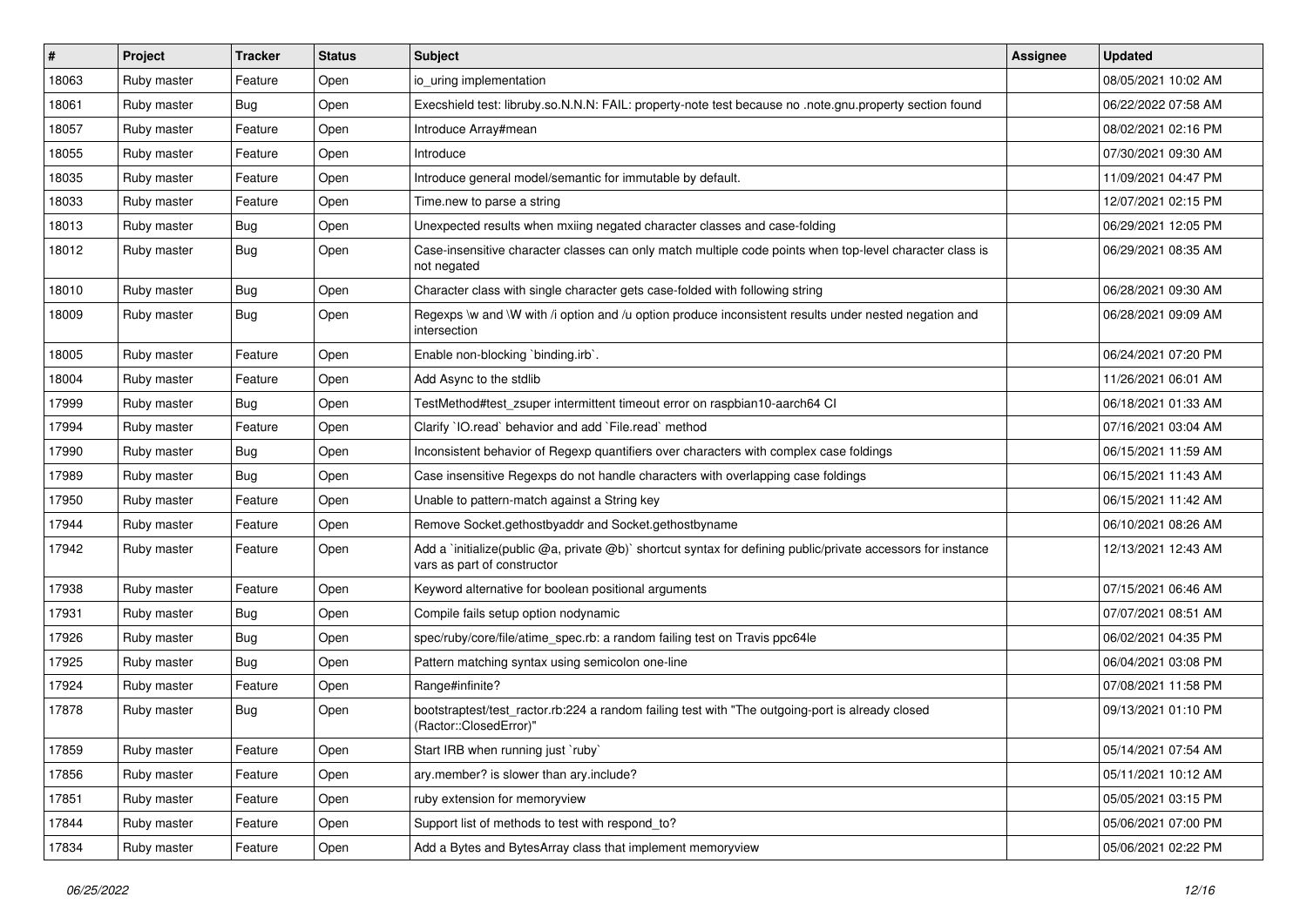| #     | Project     | <b>Tracker</b> | <b>Status</b> | <b>Subject</b>                                                                          | <b>Assignee</b> | <b>Updated</b>      |
|-------|-------------|----------------|---------------|-----------------------------------------------------------------------------------------|-----------------|---------------------|
| 17833 | Ruby master | Feature        | Open          | add IO.readinto(b) where b is a bytes like object that is you can get a memoryview from |                 | 06/30/2021 02:36 PM |
| 17829 | Ruby master | Misc           | Open          | Clang/LLVM correctness of x64-mingw32 build (`shorten-64-to-32` warnings)               |                 | 04/26/2021 04:23 PM |
| 17825 | Ruby master | Feature        | Open          | Uniformize Float::INFINITY and Date::infinity.new                                       |                 | 05/04/2021 01:43 AM |
| 17817 | Ruby master | Bug            | Open          | --jit outputs ./tmp/_ruby_mjit_*.h: No such file or directory on with TMP               |                 | 04/22/2021 11:57 AM |
| 17815 | Ruby master | Misc           | Open          | Snapcraft Ruby plugin                                                                   |                 | 04/20/2021 07:59 PM |
| 17808 | Ruby master | Feature        | Open          | Feature Request: JS like splat of Object properties as named method parameters          |                 | 04/17/2021 11:43 PM |
| 17799 | Ruby master | Bug            | Open          | Seg fault in rb_class_clear_method_cache                                                |                 | 12/09/2021 05:39 AM |
| 17797 | Ruby master | Feature        | Open          | MIPS support for addr2line.c                                                            |                 | 04/13/2021 03:49 AM |
| 17792 | Ruby master | <b>Bug</b>     | Open          | make notes and make test fail with Ruby3.0.1p64 RaspberryPI 4B Ubuntu 20.10 ARM64       |                 | 05/23/2021 08:23 PM |
| 17790 | Ruby master | Feature        | Open          | Have a way to clear a String without resetting its capacity                             |                 | 04/21/2021 11:27 PM |
| 17786 | Ruby master | Feature        | Open          | Proposal: new "ends" keyword                                                            |                 | 04/11/2021 01:40 AM |
| 17774 | Ruby master | Bug            | Open          | Quantified empty group causes regex to fail                                             |                 | 10/13/2021 04:43 PM |
| 17773 | Ruby master | Feature        | Open          | Alias `Numeric#zero?` and `Float#zero?` as `Numeric#empty?` and `Float#empty?`          |                 | 04/02/2021 03:39 PM |
| 17771 | Ruby master | Feature        | Open          | String#start with? should not construct MatchData or set \$~                            |                 | 04/02/2021 02:49 PM |
| 17758 | Ruby master | Feature        | Open          | Provide Hash#count for performance improvement                                          |                 | 03/28/2021 06:39 PM |
| 17753 | Ruby master | Feature        | Open          | Add Module#namespace                                                                    |                 | 04/17/2021 08:04 AM |
| 17749 | Ruby master | Feature        | Open          | Const source location without name                                                      |                 | 04/17/2021 07:38 AM |
| 17743 | Ruby master | Feature        | Open          | Show argument types in backtrace                                                        |                 | 03/25/2021 06:39 PM |
| 17741 | Ruby master | Feature        | Open          | Ruby links to `objc` for convenience - this should be moved into a native ext           |                 | 03/23/2021 01:24 AM |
| 17722 | Ruby master | <b>Bug</b>     | Open          | define_method with shareable results in "defined in a different Ractor"                 |                 | 08/24/2021 12:03 PM |
| 17718 | Ruby master | Feature        | Open          | a method paramaters object that can be pattern matched against                          |                 | 03/24/2021 01:29 PM |
| 17683 | Ruby master | Misc           | Open          | Current status of beginless range (experimental or not)                                 |                 | 06/05/2021 07:22 AM |
| 17682 | Ruby master | Feature        | Open          | String#casecmp performance improvement                                                  |                 | 03/24/2021 02:29 PM |
| 17680 | Ruby master | <b>Bug</b>     | Open          | tab completion no longer works on irb3.0                                                |                 | 03/13/2021 08:06 AM |
| 17663 | Ruby master | Feature        | Open          | Enumerator#with, an alternative to Enumerator#with_object                               |                 | 03/02/2021 05:48 PM |
| 17660 | Ruby master | Feature        | Open          | Expose information about which basic methods have been redefined                        |                 | 03/02/2021 03:31 PM |
| 17647 | Ruby master | Feature        | Open          | Print register 'r11' on 32-bit ARM Linux                                                |                 | 04/30/2021 11:22 AM |
| 17646 | Ruby master | <b>Bug</b>     | Open          | Check for `__builtin_mul_overflow` with `long long` arguments                           |                 | 02/19/2021 06:19 PM |
| 17637 | Ruby master | Misc           | Open          | Endless ranges with `nil` boundary weird behavior                                       |                 | 02/19/2021 07:57 AM |
| 17627 | Ruby master | Feature        | Open          | Suggestion: Implement `freeze_values` instance method on collection-like classes.       |                 | 02/16/2021 07:58 PM |
| 17616 | Ruby master | Feature        | Open          | Support backtracing on Linux with non-GNU-libc + libunwind                              |                 | 02/09/2021 01:12 PM |
| 17611 | Ruby master | Feature        | Open          | Expose `rb_execarg` interfaces and `rb_grantpt`                                         |                 | 02/07/2021 01:52 AM |
| 17591 | Ruby master | Misc           | Open          | Test frameworks and REPLs do not show deprecation warnings by default                   |                 | 02/17/2021 09:06 AM |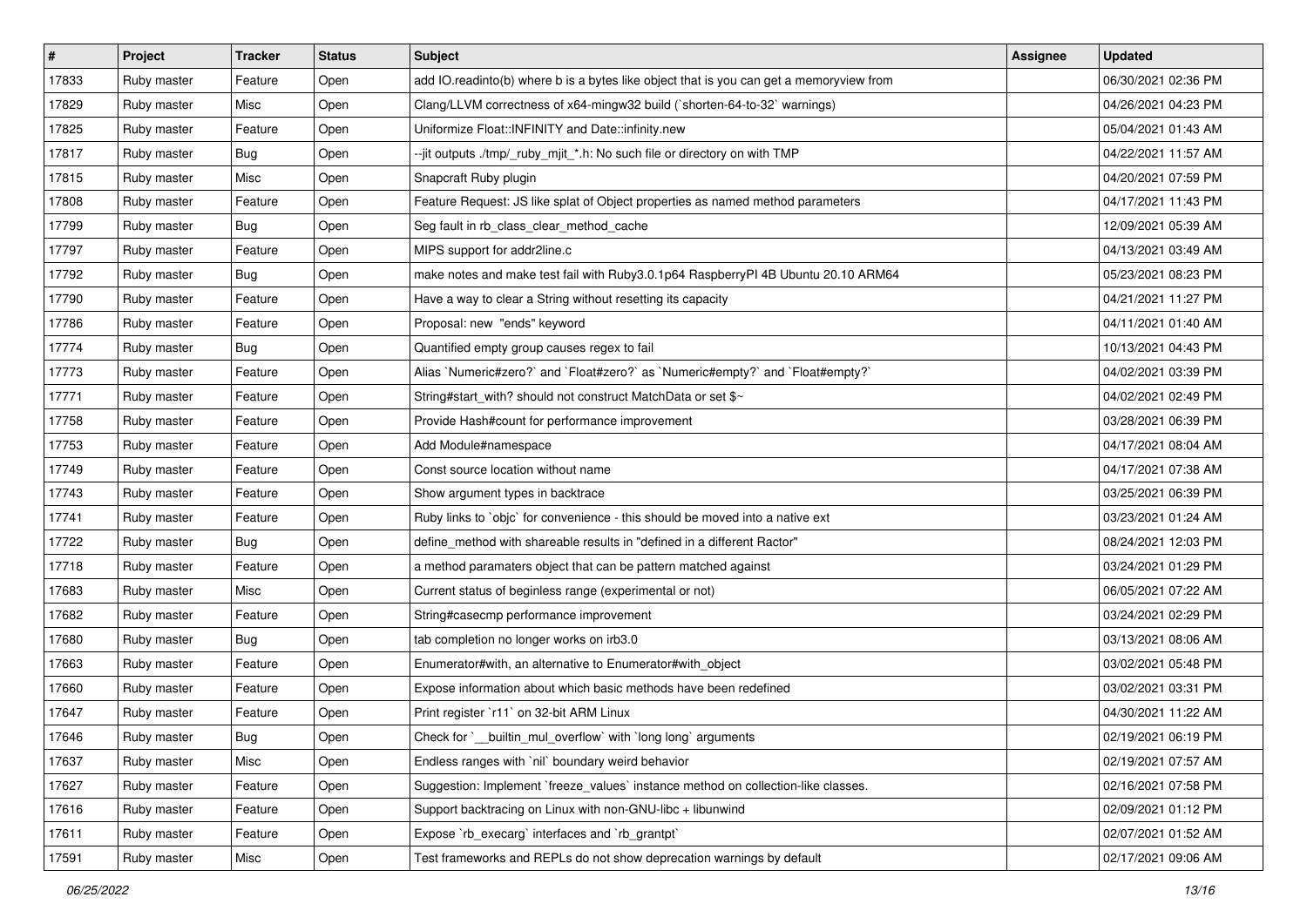| $\vert$ # | Project     | <b>Tracker</b> | <b>Status</b> | <b>Subject</b>                                                                                                                                            | Assignee | <b>Updated</b>      |
|-----------|-------------|----------------|---------------|-----------------------------------------------------------------------------------------------------------------------------------------------------------|----------|---------------------|
| 17586     | Ruby master | Misc           | Open          | Please run Windows CI in all std-lib repos                                                                                                                |          | 01/28/2021 02:34 PM |
| 17579     | Ruby master | Feature        | Open          | [Proposal] A suggestion for newline-separated shorthand notation, for the creation of Arrays containing<br>strings that may contain '' (space) characters |          | 01/25/2021 04:33 PM |
| 17576     | Ruby master | Feature        | Open          | Partial Functions (procs, lambdas)                                                                                                                        |          | 01/24/2021 07:58 PM |
| 17566     | Ruby master | Feature        | Open          | Tune thread QoS / efficiency on macOS                                                                                                                     |          | 01/29/2021 09:16 AM |
| 17565     | Ruby master | Misc           | Open          | Prefer use of access(2) in rb file load ok() to check for existence of require'd files                                                                    |          | 01/21/2021 08:52 PM |
| 17562     | Ruby master | Feature        | Open          | Update -E option in --help                                                                                                                                |          | 01/19/2021 05:38 PM |
| 17550     | Ruby master | Feature        | Open          | Why no function to get all subdirectories of a directory?                                                                                                 |          | 01/18/2021 08:57 AM |
| 17548     | Ruby master | Feature        | Open          | Need simple way to include symlink directories in Dir.glob                                                                                                |          | 03/21/2022 01:35 PM |
| 17528     | Ruby master | Feature        | Open          | Make Addrinfo.getaddrinfo fall back to Timeout.timeout for :resolv_timeout                                                                                |          | 01/13/2021 08:50 PM |
| 17506     | Ruby master | <b>Bug</b>     | Open          | Ractor isolation broken by ThreadGroup                                                                                                                    |          | 01/03/2021 08:05 PM |
| 17496     | Ruby master | Feature        | Open          | Add constant Math::TAU                                                                                                                                    |          | 01/13/2021 05:47 AM |
| 17474     | Ruby master | Feature        | Open          | Interpreting constants at compile time                                                                                                                    |          | 01/07/2021 04:40 PM |
| 17472     | Ruby master | Feature        | Open          | HashWithIndifferentAccess like Hash extension                                                                                                             |          | 06/16/2022 01:08 AM |
| 17471     | Ruby master | Feature        | Open          | send_if method for improved conditional chaining                                                                                                          |          | 12/29/2020 03:23 PM |
| 17468     | Ruby master | Feature        | Open          | Deprecate RUBY_DEVEL                                                                                                                                      |          | 06/16/2022 01:08 AM |
| 17422     | Ruby master | Misc           | Open          | 3.0 documentation problems tracking ticket                                                                                                                |          | 12/24/2020 12:51 PM |
| 17416     | Ruby master | Feature        | Open          | Improve performance Kernel#itself                                                                                                                         |          | 12/21/2020 01:14 PM |
| 17406     | Ruby master | Feature        | Open          | Add `NoMatchingPatternError#depth`                                                                                                                        |          | 12/19/2020 03:18 PM |
| 17399     | Ruby master | Misc           | Open          | Are endless methods experimental?                                                                                                                         |          | 12/22/2020 07:05 PM |
| 17390     | Ruby master | Misc           | Open          | Class and method-level docs for Ractor                                                                                                                    |          | 12/13/2020 06:33 PM |
| 17383     | Ruby master | Bug            | Open          | 3.0 recursion memory speed issues                                                                                                                         |          | 12/09/2020 05:41 PM |
| 17375     | Ruby master | Feature        | Open          | Add scheduler callbacks for transferring fibers                                                                                                           |          | 12/07/2020 11:31 PM |
| 17373     | Ruby master | <b>Bug</b>     | Open          | Ruby 3.0 is slower at Discourse bench than Ruby 2.7                                                                                                       |          | 01/04/2021 06:47 AM |
| 17357     | Ruby master | Feature        | Open          | Queue#pop`should have a block form for closed queues                                                                                                      |          | 01/12/2021 07:32 AM |
| 17356     | Ruby master | Feature        | Open          | Alignment of memory allocated through Fiddle struct's malloc                                                                                              |          | 12/02/2020 11:06 AM |
| 17354     | Ruby master | Bug            | Open          | Module#const_source_location is misleading for constants awaiting autoload                                                                                |          | 03/26/2021 05:56 PM |
| 17353     | Ruby master | Feature        | Open          | Functional chaining operator                                                                                                                              |          | 11/30/2020 03:29 AM |
| 17337     | Ruby master | Bug            | Open          | Don't embed Ruby build-time configuration in Ruby                                                                                                         |          | 12/21/2020 04:17 PM |
| 17333     | Ruby master | Feature        | Open          | Enumerable#many?                                                                                                                                          |          | 12/11/2020 03:38 AM |
| 17330     | Ruby master | Feature        | Open          | Object#non                                                                                                                                                |          | 01/25/2021 03:54 PM |
| 17326     | Ruby master | Feature        | Open          | Add Kernel#must! to the standard library                                                                                                                  |          | 06/22/2022 04:10 PM |
| 17325     | Ruby master | Feature        | Open          | Adds Fiber#cancel, which forces a Fiber to break/return                                                                                                   |          | 11/19/2020 12:34 AM |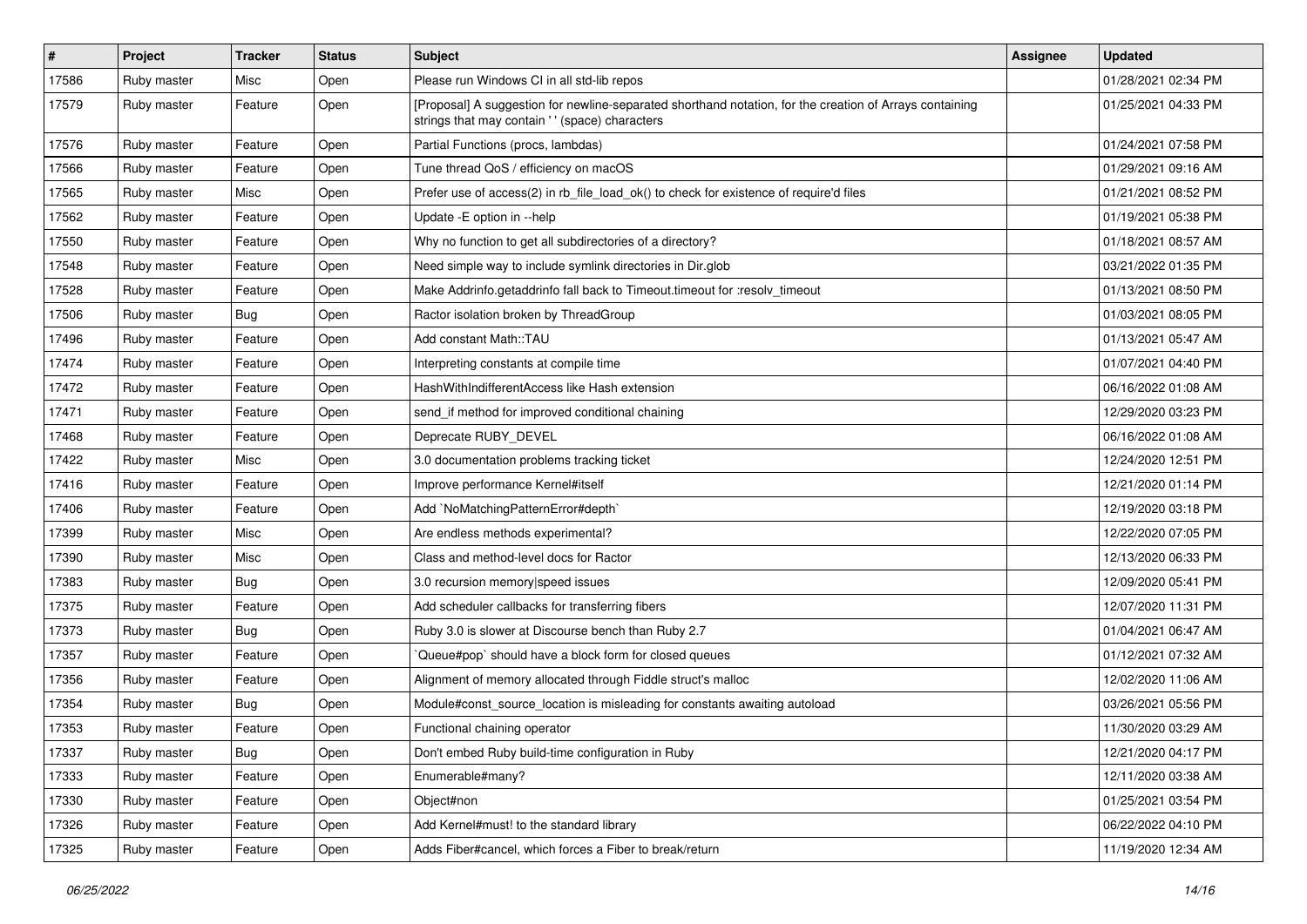| $\vert$ # | Project     | <b>Tracker</b> | <b>Status</b> | <b>Subject</b>                                                                                         | Assignee | <b>Updated</b>      |
|-----------|-------------|----------------|---------------|--------------------------------------------------------------------------------------------------------|----------|---------------------|
| 17316     | Ruby master | Feature        | Open          | On memoization                                                                                         |          | 05/13/2022 11:32 AM |
| 17315     | Ruby master | Feature        | Open          | Hash #transform                                                                                        |          | 11/13/2020 08:38 PM |
| 17311     | Ruby master | Feature        | Open          | Improve performance Array#deconstruct & Array#to_ary                                                   |          | 11/08/2020 07:12 AM |
| 17309     | Ruby master | Misc           | Open          | URI escape being deprecated, yet there is no replacement                                               |          | 11/11/2020 12:52 AM |
| 17298     | Ruby master | Feature        | Open          | Ractor's basket communication APIs                                                                     |          | 11/13/2020 04:16 PM |
| 17290     | Ruby master | Feature        | Open          | Syntax sugar for boolean keyword argument                                                              |          | 10/29/2020 04:51 AM |
| 17286     | Ruby master | Feature        | Open          | 'Ractor.new' should accept 'move: true'                                                                |          | 11/08/2020 03:01 AM |
| 17285     | Ruby master | Feature        | Open          | Less strict `Ractor.select`                                                                            |          | 10/26/2020 03:15 AM |
| 17263     | Ruby master | Bug            | Open          | Fiber context switch degrades with number of fibers, limit on number of fibers                         |          | 01/31/2022 02:47 PM |
| 17258     | Ruby master | Feature        | Open          | Oneshot Branch Coverage                                                                                |          | 10/09/2020 08:26 PM |
| 17208     | Ruby master | Feature        | Open          | Add `Set#compact` and `Set#compact!` methods                                                           |          | 11/05/2020 10:44 AM |
| 17206     | Ruby master | Feature        | Open          | Introduce new Regexp option to avoid global MatchData allocations                                      |          | 10/28/2020 10:43 PM |
| 17199     | Ruby master | Misc           | Open          | id outputed by inspect and to_s output does not allow to find actual object_id and vice-versa          |          | 10/20/2020 09:35 PM |
| 17180     | Ruby master | Bug            | Open          | Ractor and constant referencing                                                                        |          | 09/20/2020 05:43 PM |
| 17174     | Ruby master | Misc           | Open          | Error relocating, symbol not found" error when compiling a native extension on Alpine with Ruby >=2.4" |          | 10/06/2020 11:19 AM |
| 17166     | Ruby master | Feature        | Open          | net/http not supporting unix domain sockets                                                            |          | 09/12/2020 02:51 PM |
| 17165     | Ruby master | Feature        | Open          | Add 'filter' and 'flatten' keywords to 'Enumerable#map'                                                |          | 09/13/2020 09:41 AM |
| 17163     | Ruby master | Feature        | Open          | Rename `begin`                                                                                         |          | 09/09/2020 03:04 AM |
| 17159     | Ruby master | Bug            | Open          | extend 'define_method' for Ractor                                                                      |          | 10/29/2020 04:06 PM |
| 17156     | Ruby master | Feature        | Open          | Refinements per directory tree                                                                         |          | 12/07/2020 05:19 AM |
| 17155     | Ruby master | Feature        | Open          | Add a Diggable mixin                                                                                   |          | 09/05/2020 02:08 PM |
| 17151     | Ruby master | Feature        | Open          | Support multiple builtin ruby code for implimatation in Ruby & C                                       |          | 09/05/2020 01:41 AM |
| 17148     | Ruby master | Feature        | Open          | stdbuf(1) support                                                                                      |          | 09/07/2020 04:12 AM |
| 17146     | Ruby master | Bug            | Open          | Queue operations are allowed after it is frozen                                                        |          | 10/20/2021 08:32 PM |
| 17143     | Ruby master | Feature        | Open          | Improve support for warning categories                                                                 |          | 11/20/2020 01:05 PM |
| 17142     | Ruby master | Bug            | Open          | Ruby fails to build in AIX                                                                             |          | 03/20/2021 07:08 AM |
| 17140     | Ruby master | Feature        | Open          | Merge Enumerable#grep(_v) with Enumerable#select/reject                                                |          | 02/10/2021 07:56 AM |
| 17137     | Ruby master | Misc           | Open          | Cooperation on maintaining official docker ruby images                                                 |          | 09/02/2020 05:03 PM |
| 17134     | Ruby master | Feature        | Open          | Add resolv timeout to TCPSocket                                                                        |          | 12/10/2020 09:09 AM |
| 17127     | Ruby master | Feature        | Open          | Some TrueClass methods are faster if implemented in Ruby                                               |          | 11/05/2020 07:11 AM |
| 17121     | Ruby master | Feature        | Open          | Remove ENV#index                                                                                       |          | 08/13/2020 09:58 AM |
| 17115     | Ruby master | Feature        | Open          | Optimize String#casecmp? for ASCII strings                                                             |          | 08/15/2020 03:48 AM |
| 17099     | Ruby master | Feature        | Open          | Remove boolean argument and warning from Module#attr                                                   |          | 12/18/2020 04:15 AM |